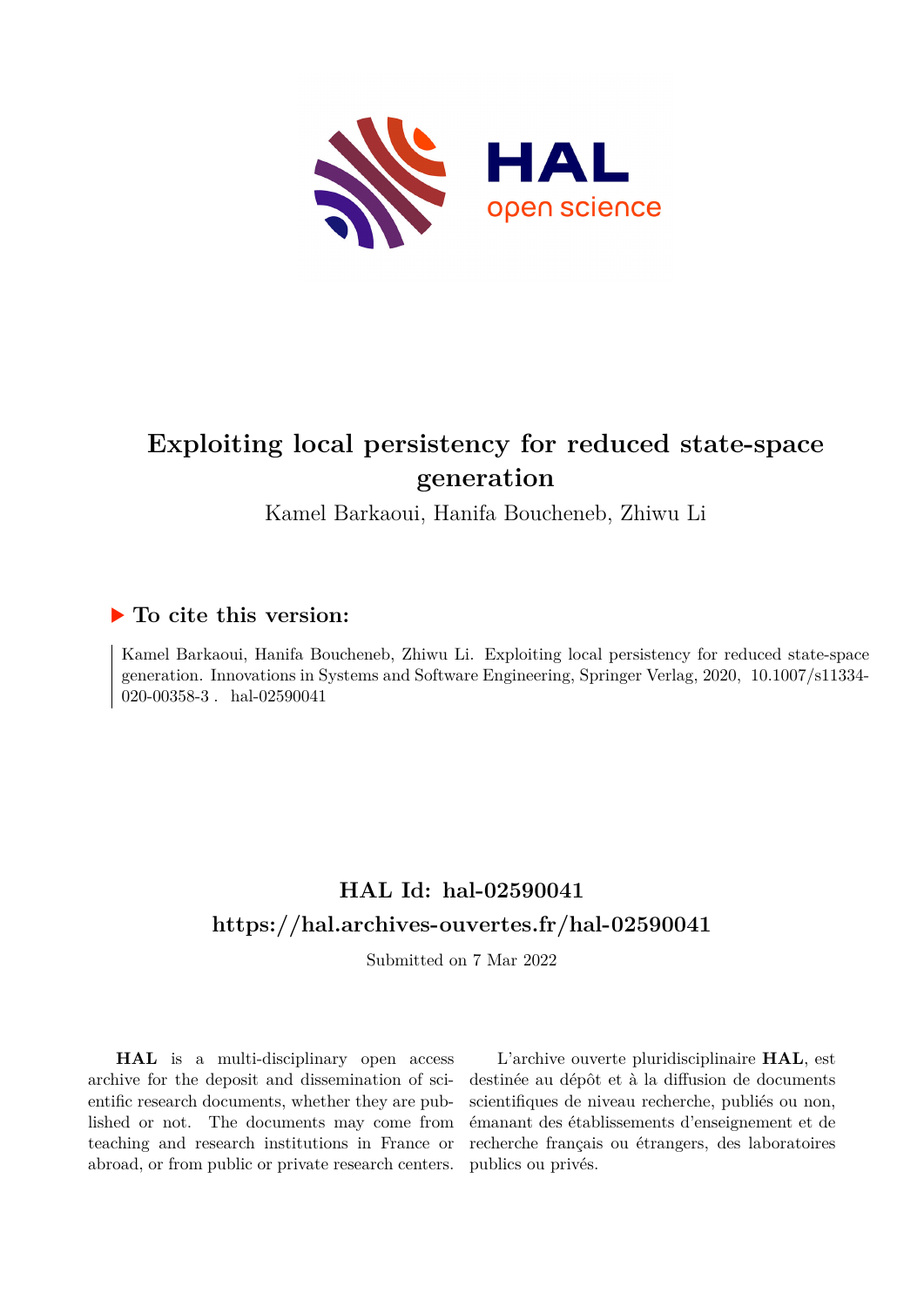## Exploiting local persistency for reduced state space generation

K. Barkaoui · H. Boucheneb · Z. Li

Received: date / Accepted: date

Abstract This paper deals with the partial order techniques of Petri nets, based on persistent sets and step graphs methods. To take advantage of the strengths of each method, it proposes the persistent step sets as a parametric combination of the both methods. The persistent step sets method allows to fix, for each marking, the set of transitions  $S$  to be covered by the selected steps and then to control their maximal length and number. Depending on the parameter S, it computes covering-steps, persistent sets, persistent-step sets or other kinds of combination of both methods. Moreover, this persistent step selective search preserves, at least, deadlocks of Petri nets.

Furthermore, this paper provides two practical computation procedures of the persistent step sets based on the strong-persistent sets and the weak-persistent sets, respectively. Finally, to achieve further reductions, it shows how to weaken the sufficient conditions used in the literature to build persistent sets.

Keywords Petri nets · reachability analysis · state explosion problem · persistent sets · partial order techniques · step graphs

Kamel Barkaoui

Hanifa Boucheneb

Zhiwu Li

Institute of Systems Engineering, Macau University of Science and Technology, Taipa, Macau, School of Electro-Mechanical Engineering, Xidian University, Xi'an 710071, China, E-mail: zhwli@xidian.edu.cn

Laboratoire CEDRIC, Conservatoire National des Arts et Métiers, 192 rue Saint Martin, Paris Cedex 03, France

E-mail: kamel.barkaoui@cnam.fr

Laboratoire VeriForm, Department of Computer Engineering and Software Engineering, École Polytechnique de Montréal, P.O. Box 6079, Station Centre-ville, Montréal, Québec, Canada, H3C 3A7.

E-mail: hanifa.boucheneb@polymtl.ca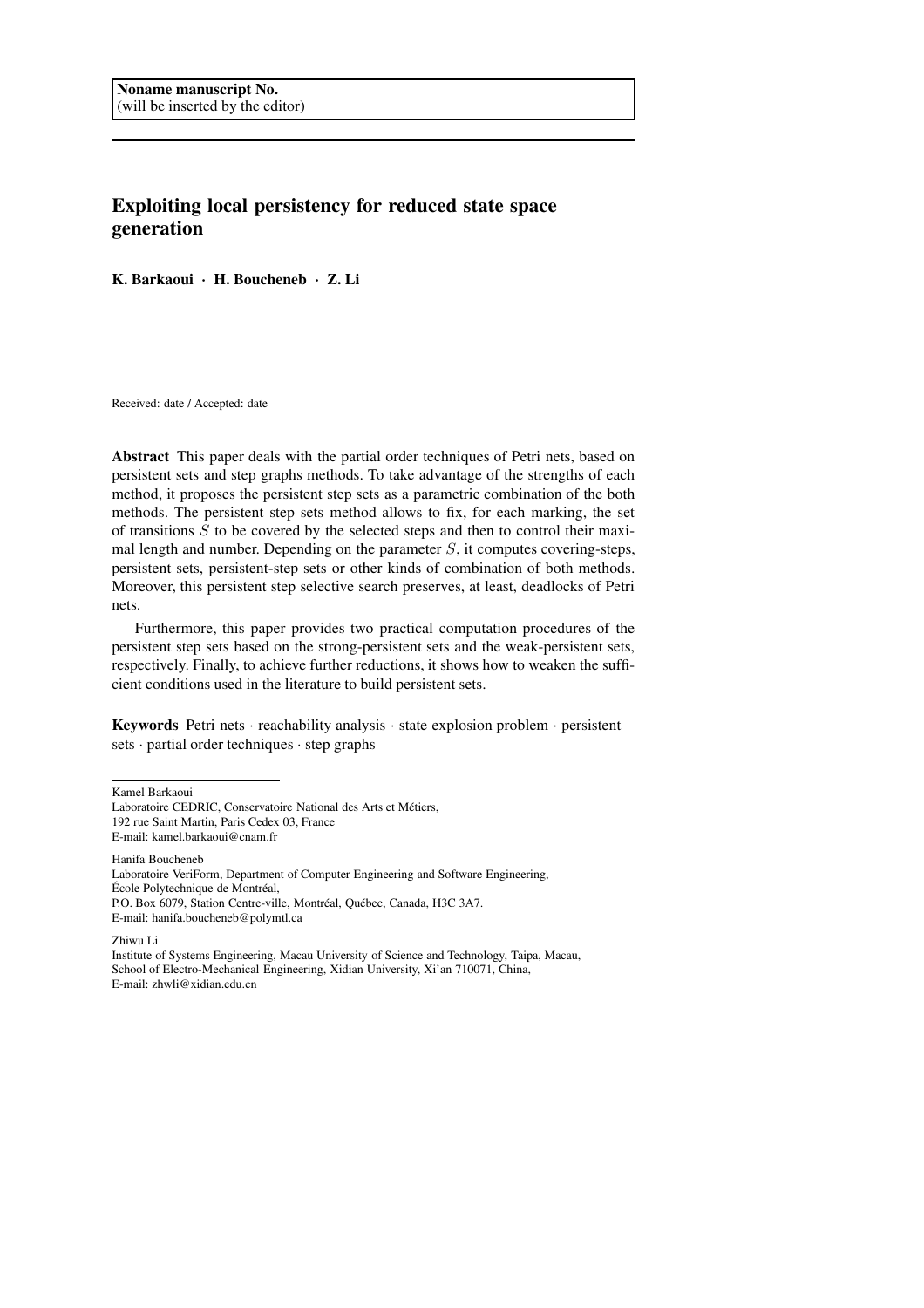## 1 Introduction

The state explosion problem is the main obstacle for the verification of concurrent systems, as they are generally based on an interleaving semantics, where all possible firing orders of concurrent actions are exhaustively explored. Different techniques for fighting this problem have been proposed such as structural analysis, symmetries and partial orders.

The structural analysis attempts to find a relationship between the behaviour of the net and its structure, where the initial marking is considered as a parameter. The net structure can be studied through its associated incidence matrix and the corresponding net state equation leading mainly to the concept of place invariants [6]. It can also be studied through topological properties of the interplay between conflict and synchronisation of remarkable substructures of the net such siphons and traps. In both cases, the aim of these studies is to highlight necessary and/or sufficient structural conditions to check general behavioural properties such as liveness [4,9], for large subclasses of place/transition nets [1,2].

The second well-accepted technique to tackle combinatorial explosion in modelchecking consists in exploiting symmetries over states and the transition relation [8] to build a quotient graph of equivalence classes of states, that may be exponentially smaller than the full state graph, while preserving many behavioural properties of interest.

The partial order techniques have been proven to be the most successful in practice. We distinguish two classes of partial order techniques: partial order reduction techniques [7,10,11,13–15] and step graph techniques [18]. Partial order reduction techniques, such as the ample sets [10,11], the stubborn sets [13–15] and the persistent sets [7], deal with the state explosion problem by avoiding as much as possible to explore firing sequences that are equivalent w.r.t. the properties of interest (deadlock freeness, deadlocks, reachability, liveness, or linear properties)<sup>1</sup>. The step graph methods explore all the transitions of the state space but some of them are fired together in atomic steps. They aim to reduce the depth of the marking graph while the purpose of the partial order reduction techniques is to reduce its breadth.

The common characteristics of all these methods is to reduce the state space to be explored, by selecting the actions or sets of actions (steps) to be executed from each state. The selection procedure of actions or steps relies on the notion of independent actions. Two actions are said to be independent, if whenever they are enabled, they can be fired in both orders and the firing of one of them does not inhibit the occurrence of the other. Moreover, their firing in both orders leads to the same state. Both of these conditions constitute the well known diamond property.

Each of the partial order reduction methods above provides sufficient conditions that ensure, at least, preservation of deadlocks markings (i.e., markings with no enabled transitions). Thus, the set  $ST$  of the selected transitions or steps is only empty for the deadlock markings. The other sufficient conditions are generally based on the structure of the model, the property to be verified and the current marking. Their aim

<sup>&</sup>lt;sup>1</sup> Two firing sequences are equivalent w.r.t. some property, if they cannot be distinguished by the property.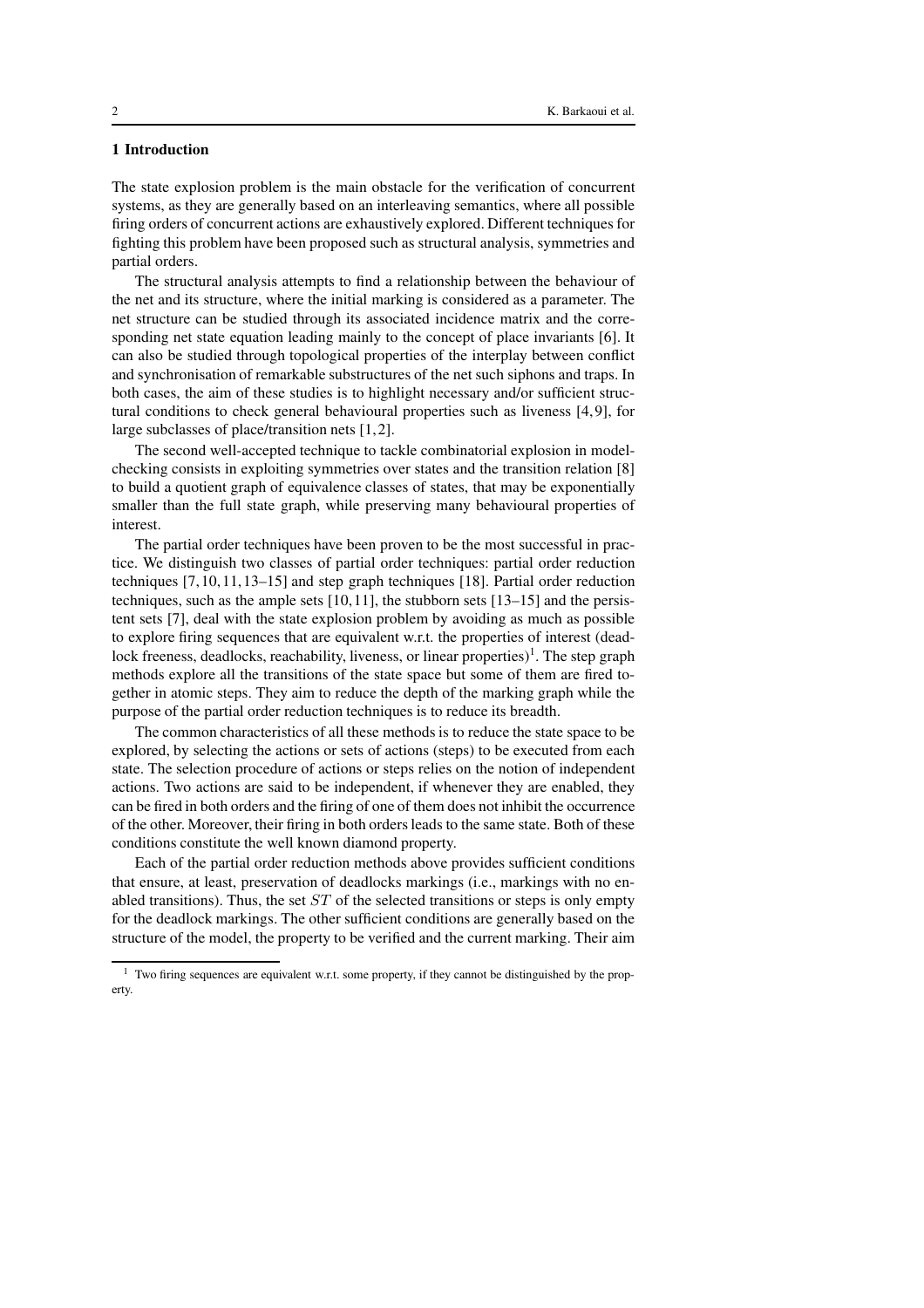is to ensure independency between transitions of ST and the others. Indeed, for the ample sets method [10,11], there is no transition outside  $ST$  that is firable before all transitions of  $ST$  and, at the same time, is dependent of at least a transition of ST . For the stubborn sets method [13–15], ST contains at least an enabled transition that cannot be disabled by the transitions outside  $ST$  and each of its transitions t is independent of all transitions outside  $ST$  that are firable before t. The persistent sets method [7] is a particular case of the stubborn sets method, where all transitions of ST are enabled.

For the covering-steps graph method [18], the set of steps to be fired from each marking must cover the set of enabled transitions. To achieve more reductions, in [12], the authors have combined this technique with the persistent sets method. This combination consists to firstly compute a persistent set for the current marking and then look for firing steps within this persistent set. For these approaches, the transitions within the same step are neither in weak-conflict<sup>2</sup> nor in structural conflict with the partially enabled transitions.

This paper deals with the persistent sets and the step graph methods. To take advantage of the strengths of each method, it investigates their combination and proposes persistent-step sets method. Persistent step sets method is a parametric combination of persistent sets with step graphs that allows to fix, for each marking, the set of transitions  $S$  to be covered by the selected steps and then to control their maximal length and number. Depending on the parameter S, it computes covering-steps [18], persistent sets [7], persistent step sets [12] or other combinations of both methods. Furthermore, this paper establishes weaker sufficient conditions to build persistent sets.

The rest of the paper is organised as follows. Section 2 fixes some classical definitions and notations used throughout the paper. Section 3 presents the strong-persistent sets [12,7], the weak-persistent sets (a weaker version of the strong-persistent sets) and the step graph methods, while pointing out their weaknesses. Section 4 provides a formal definition of persistent step sets and proves that they yield graphs preserving deadlocks of Petri nets. Section 5 establishes two parametric computation procedures of persistent step sets (Algorithm 1 and Algorithm 2) that are based on strong-persistent sets and weak-persistent sets, respectively. Section 6 presents some experimental results of Algorithm 1 and its comparison with the tool  $\text{TINA}^3$ . Section 7 shows how to weaken the sufficient conditions used to build strong persistent sets, while preserving deadlocks of Petri nets. It also reports some results of experimental comparison of the algorithms proposed in this paper. Conclusions are presented in Section 8.

## 2 Preliminaries

Let P be a nonempty set. A multi-set over P is a function  $M : P \longrightarrow \mathbb{N}$ , N being the set of natural numbers, defined also by the linear combination over  $P: \sum$ p∈P  $M(p)\times p$ .

The (structural) weak-conflict relation is the transitive closure of the (structural) conflict relation.

<sup>3</sup> http://projects.laas.fr/tina//home.php.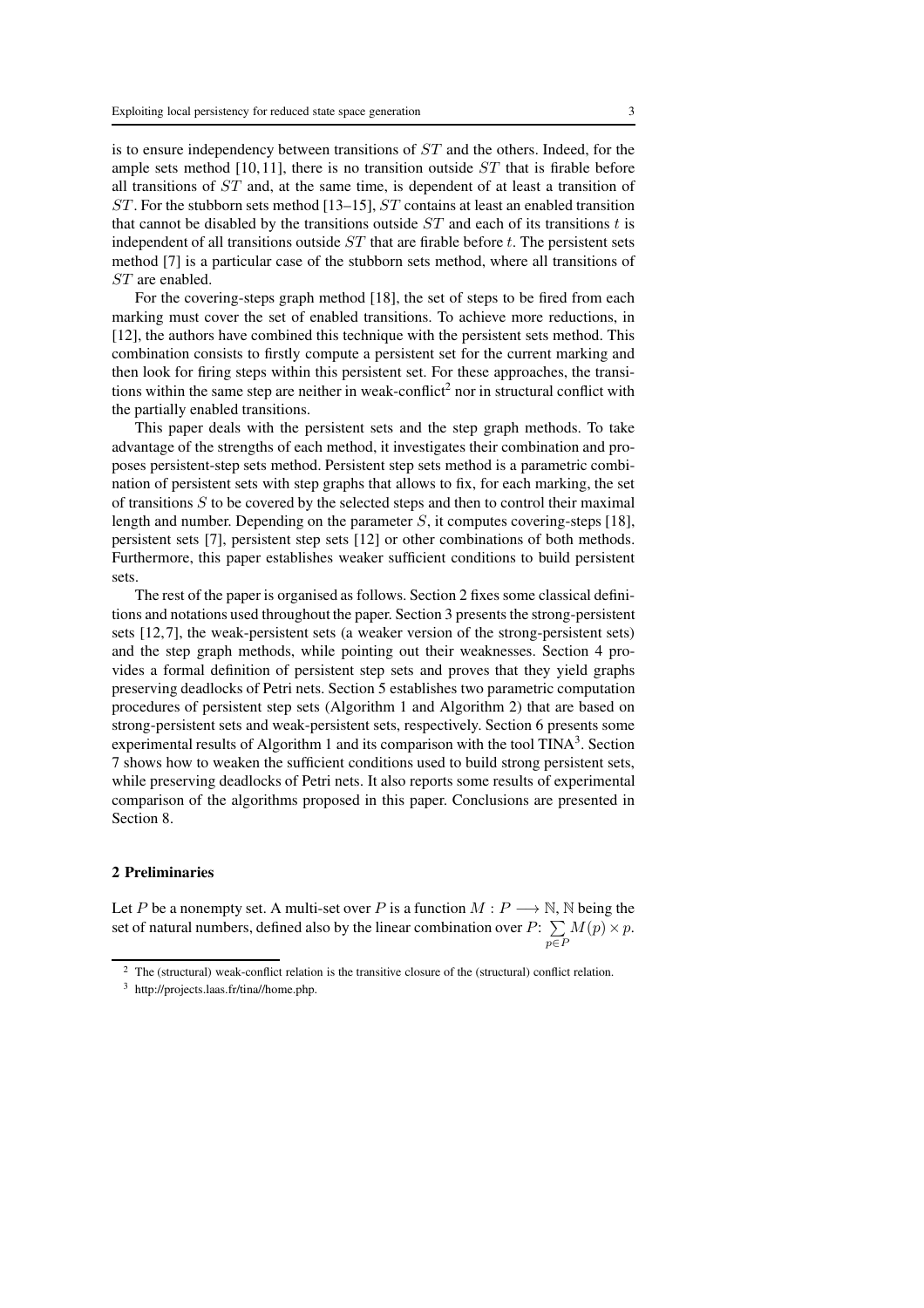We denote by  $P_{MS}$  and 0 the set of all multi-sets over P and the empty multi-set, respectively. Operations on multi-sets are defined as usual. Notice that any subset  $X \subseteq P$  can be defined as a multi-set over  $P: X = \sum 1 \times p$ .  $p{\in}X$ 

For  $X \in 2^T$  and  $Y \subseteq T$ , we define the operator  $\otimes$  by:  $X \otimes Y = \{x \cup \{y\} \mid x \in X \land y \in Y\}$  and  $\otimes Y = \emptyset \otimes Y = \{\{y\} \mid y \in Y\}.$ 

An ordinary Petri net (PN in short) is a tuple  $PN = (P, T, pre, post)$  where:

- P and T are finite and nonempty sets of places and transitions with  $P \cap T = \emptyset$ ,
- pre and post are the backward and forward incidence functions over the set of transitions  $T$  (pre, post :  $T \longrightarrow 2^P$ ).

For  $t \in T$ ,  $pre(t)$  and  $post(t)$  are the sets of input and output places of t, denoted also by  $\cdot t$  and  $t$ <sup> $\cdot$ </sup>, respectively. Similarly, the sets of input and output transitions of a place  $p \in P$  are defined by  $\mathbf{P} = \{t \in T \mid p \in t^{\bullet}\}\$  and  $p^{\bullet} = \{t \in T \mid p \in \mathbf{P}\}\$ , respectively.

Two transitions t and t' are in structural conflict, denoted by  $t \perp t'$  iff  $pre(t) \cap$  $pre(t') \neq \emptyset$ . We denote by  $CFS(t) = \{t' \in T | t \perp t'\} = (\bullet t) \bullet$  the set of transitions in structural conflict with t. They are in structural weak-conflict iff  $t \perp^* t'$ , where ⊥\* is the transitive closure of ⊥. We denote by  $CFS^*(t) = \{t' \in T | t \perp^* t'\}$  the set of transitions in structural weak-conflict with t. Notice that  $t \in CFS(t)$  and  $CFS(t) \subseteq CFS^*(t).$ 

A marking of an ordinary Petri net indicates the distribution of tokens over its places. It is defined as a multi-set over places. A marked PN is a pair  $\mathcal{N} = (PN, M_0)$ , where PN is an ordinary Petri net and  $M_0 \in P_{MS}$  is its initial marking. Starting from its initial marking, PN evolves by firing enabled transitions. For the following, we fix a marked PN N, a marking  $M \in P_{MS}$  and a transition  $t \in T$  of N.

The transition t is enabled at M, denoted by  $M(t)$  iff all the required tokens for firing t are present in M, i.e.,  $M \ge pre(t)$ . The transition t is partially enabled in  $M$  iff  $t$  is not enabled in  $M$  and, at least, one of its input places is marked. In case t is enabled at M, its firing leads to the marking  $M' = M - pre(t) + post(t)$ . The notation  $M[t]M'$  means that t is enabled at M and M' is the marking reached from M by t. We denote by  $En(M)$  the set of transitions enabled at M, i.e.,  $En(M)$  =  ${t \in T \mid M > pre(t)}$ . The marking M is a deadlock iff  $En(M) = \emptyset$ .

For any subset  $X \subseteq T$  of transitions. We denote by  $\Omega(X)$  the sets of all finite and infinite sequences of transitions over X including the empty sequence  $\epsilon$ . A sequence  $\omega \in \Omega(X)$  is elementary if the occurrence of each transition in the sequence does not exceed 1. For any non-empty sequence of transitions  $\omega = t_1 t_2... t_n \in \Omega(T) - \{\epsilon\},\$ the usual notation  $M[t_1t_2...t_n]$  means that there exist markings  $M_1, ..., M_n$  such that  $M_1 = M$  and  $M_i[t_i]M_{i+1}$ , for  $i \in [1, n-1]$  and  $M_n[t_n)$ . The sequence  $\omega$  is said to be a firing sequence of M. The notation  $M[t_1t_2...t_n]M'$  gives, in addition, the marking reached by the sequence. The marking  $M'$  is said to be reachable from M by  $\omega$ . By convention, we have  $M[\epsilon/M]$ . We denote by  $\overrightarrow{M}$  the set of markings reachable from  $M$ , i.e.,  $\vec{M} = \{M' \in P_{MS} | \exists \omega \in \Omega(T), M[\omega\backslash M']\}.$ 

A firing sequence  $\omega$  of M is maximal if either it is infinite or it is finite and ends with a deadlock marking. Two sequences of transitions  $\omega$  and  $\omega'$  are equivalent,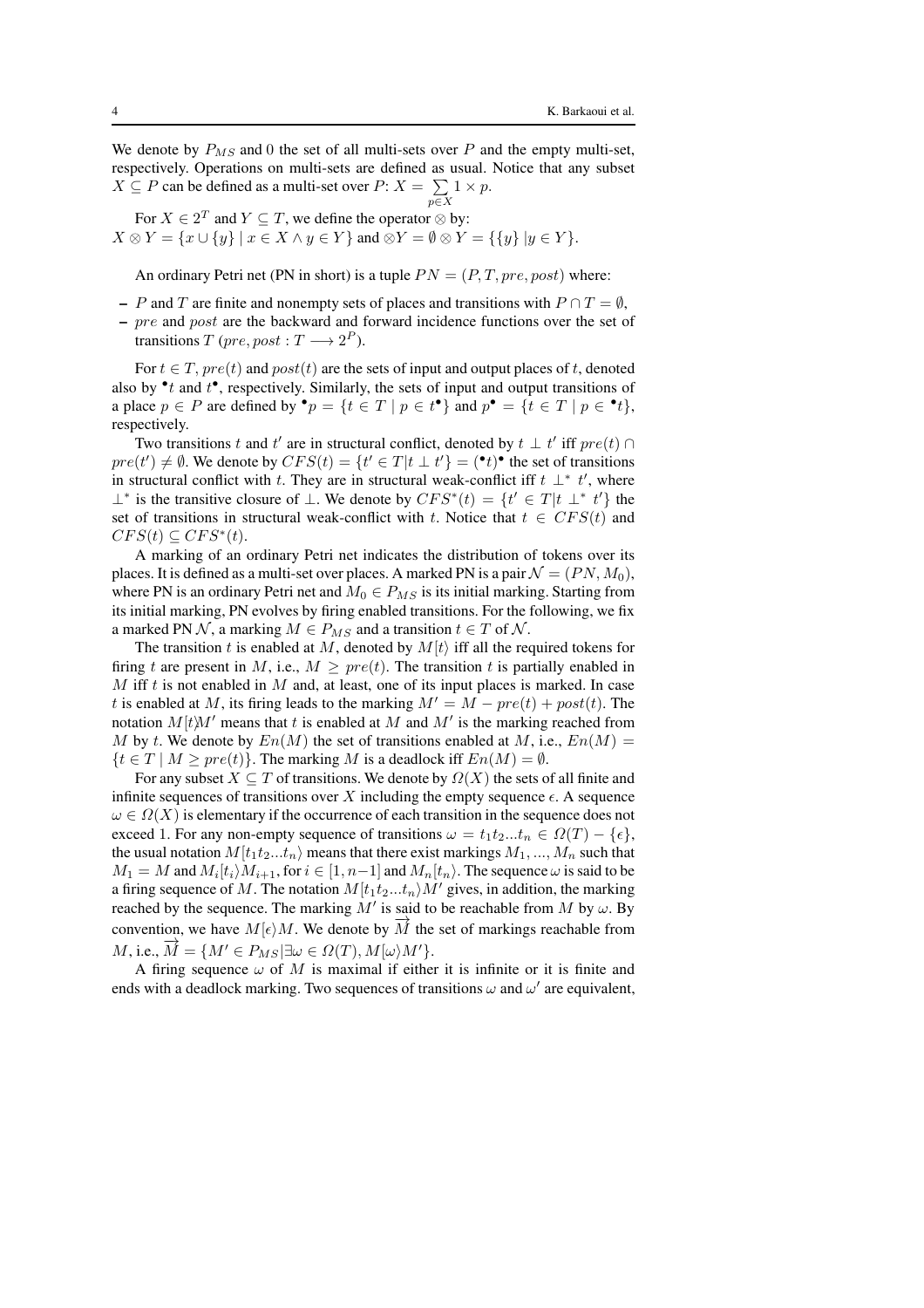denoted by  $\omega \equiv \omega'$  iff they are identical or each one can be obtained from the other by a series of permutations of transitions. If  $\omega \equiv \omega'$  then  $\forall M', M'' \in P_{MS}, (M[\omega)M' \wedge$  $M[\omega' \rangle M'') \Rightarrow M' = M''$ . We denote by  $[\omega]$  the set of transitions in  $\omega$ . The firing sequences of  $N$  are the firing sequences of its initial marking.

The different possible evolutions of  $N$  are represented in a marking graph  $MG$ defined by the structure  $MG = (\overline{M}_0, \beta, M_0)$ . Let n be a natural number. The marked PN  $N$  is *n*-bounded iff for every reachable marking of  $M_0$ , the number of tokens in each place does not exceed n. It is safe iff it is 1-bounded. It is bounded iff it is  $k$ -bounded for some natural number  $k$ .

A firing step  $\tau$  of  $\mathcal N$  is a non-empty subset of transitions ( $\tau \subseteq T$ ) fired simultaneously and atomically from a marking of  $N$ . From an interleaving semantic point of view, it represents an abstraction of all firing orders of its transitions. For instance,  $\tau = \{t_1, t_2, t_3\}$  represents the following six sequences:  $t_1t_2t_3$ ,  $t_1t_3t_2$ ,  $t_2t_1t_3$ ,  $t_2t_3t_1$ ,  $t_3t_1t_2$  and  $t_3t_2t_1$ . The intermediate markings are abstracted to keep only the markings before and after the firing step. Let  $M \in P_{MS}$  be a marking and  $\tau \subseteq T$  a firing step of N. The firing step  $\tau$  is enabled in M, denoted by  $M(\tau)$  iff  $M \geq \sum pre(t)$ , which means that there are enough tokens to fire concurrently all t∈ $\tau$  the transitions within the step. If  $\tau$  is enabled in M, its firing leads to the marking

 $M' = M + \sum_{t \in \tau} (post(t) - pre(t)).$  The notation  $M[\tau M']$  means that  $\tau$  is enabled at

M and M' is the marking reached from M by  $\tau$ . We denote by  $EnS(M)$  the set of all enabled steps in  $M$ , i.e.,  $EnS(M) = \{ \tau \subseteq T \mid M \geq \sum_{t \in \tau} pre(t) \}.$  The firing step  $\tau$ 

is maximal in M iff it is maximal for the inclusion in  $EnS(M)$ , i.e.,  $M \ge \sum_{t \in \tau} pre(t)$ 

and  $\forall t' \in En(M) - \tau, M \not\geq pre(t') + \sum_{t \in \tau} pre(t).$ A step graph of N is a structure  $SG = (MM, R, M_0)$ , where  $MM \subseteq \overrightarrow{M}_0$  is a

subset of reachable markings,  $M_0$  is the initial marking and  $R\subseteq MM \times 2^T \times MM$ is the relation defined by  $(M, \tau, M') \in R \Rightarrow M[\tau M']$ .

For the rest of paper, we fix an ordinary Petri net  $\mathcal{N} = (P, T, pre, post, M_0)$ .

#### 3 Persistent sets and step graphs

#### 3.1 Strong-persistent sets

Let M be a marking. Informally, a persistent set of M is a subset  $\mu$  of enabled transitions such that no transition of  $\mu$  can be disabled, as long as no transition of  $\mu$  is fired [7,12]. A persistent graph is obtained by recursively firing from each marking a persistent set. Persistent graphs preserve deadlocks of Petri nets [12].

However, this strong definition of persistent sets can be weakened while preserving deadlocks of Petri nets. The idea comes from the stubborn sets [15]. But unlike the stubborn sets, all the transitions inside a persistent set are enabled. To distinguish between the two definitions of persistent sets, the persistent sets of [7,12] are referred as strong-persistent sets. The others are referred as weak-persistent sets.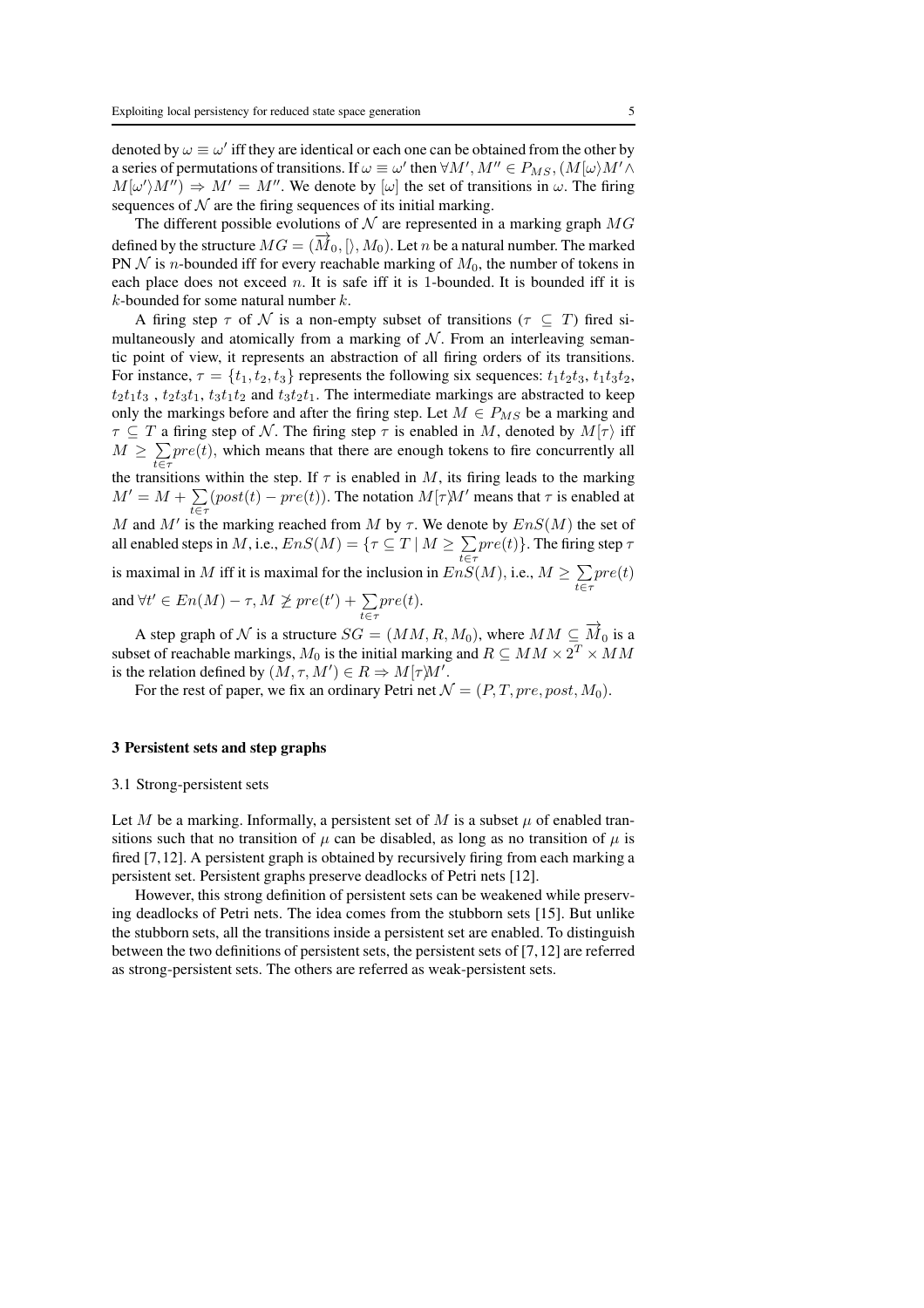**Definition 1** Let M be a marking and  $\mu \subseteq En(M)$  a subset of enabled transitions. Formally, the subset  $\mu$  is a strong-persistent set of M, if all the following conditions are satisfied:

- $D0 : En(M) \neq \emptyset \Leftrightarrow \mu \neq \emptyset.$
- $D1 : \forall t \in \mu, \forall \omega \in \Omega(T \mu), M[\omega\rangle \Rightarrow M[\omega t\rangle].$
- $D2: \forall t \in \mu, \forall \omega \in \Omega(T \mu), M[\omega t] \Rightarrow M[t\omega].$

The subset  $\mu$  is a weak-persistent set of  $M$ , if it satisfies all the following conditions:

- $D0: En(M) \neq \emptyset \Leftrightarrow \mu \neq \emptyset.$
- $D1w: \exists t \in \mu, \forall \omega \in \Omega(T \mu), M[\omega] \Rightarrow M[\omega t].$  $- D2: \forall t \in \mu, \forall \omega \in \Omega(T - \mu), M[\omega t] \Rightarrow M[t\omega].$

Intuitively, Condition  $D0$  ensures that a strong/weak-persistent set of M is empty only if M is a deadlock. Conditions  $D1w$  means that there is at least a transition inside  $\mu$  that is maintained enabled as long as no transition of  $\mu$  is fired. Conditions D1 states that all transitions of  $\mu$  are maintained enabled as long as no transition of  $\mu$  is fired. Condition D2 means that if some sequence  $\omega$  with no transition from  $\mu$  is firable before any transition t of  $\mu$ , then it is also firable after t.

The transitions of  $\mu$  that satisfy  $D1w$  are called the key-transitions of  $\mu$  [15]. Note that the strong-persistent sets contains only key-transitions. A strong/weak-persistent selective search from  $M_0{}^4$  preserves all deadlock markings of Petri nets [16] (written, abusively, the strong/weak-persistent sets preserve deadlocks).

In the following, we investigate the combination of the strong/weak-persistent sets with the step graphs.





3.2 Step graphs

The aim of the step graph methods is to represent by a single path a largest possible set of equivalent maximal firing sequences of the model, by choosing appropriately, from each marking, the transitions to be fired together in steps. All transitions of the equivalent sequences are represented in the path but the concurrent ones are grouped together in steps. Step graphs allow to reduce the path depths of the marking graph.

<sup>4</sup> A strong/weak-persistent selective search of the Petri net is a procedure that recursively computes a strong/weak-persistent set and the successor markings reachable by the transitions of this set, for the initial marking and each new computed marking.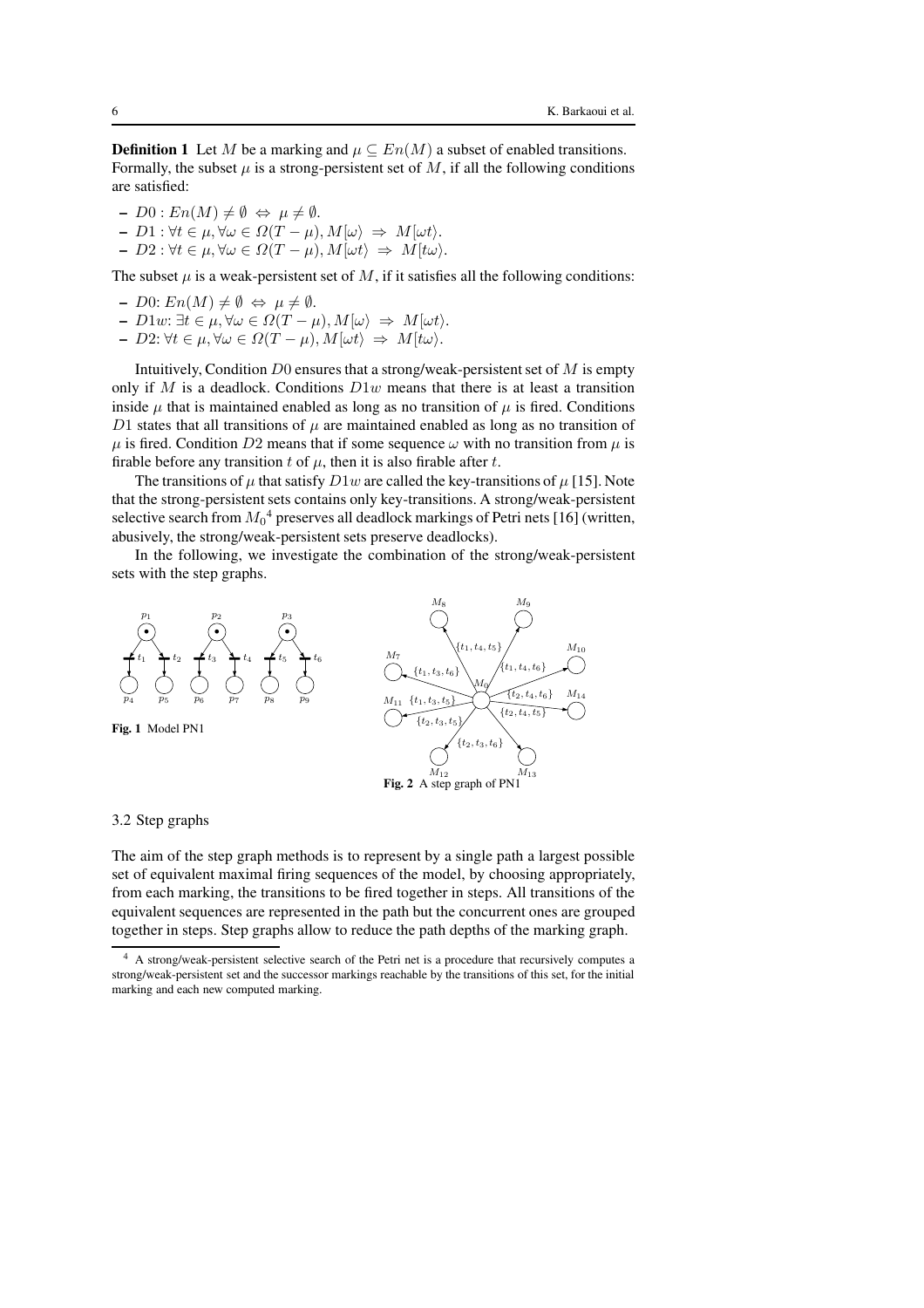Exploiting local persistency for reduced state space generation 7



Fig. 3 A persistent set graph of PN1

However, in case there are several sets of transitions that are independent from each other, the number of steps and their lengths may be very large. For example, consider the model PN1 at Fig.1. Its marking graph consists of 27 nodes and 54 arcs. Its initial marking  $M_0$  has 3 strong-persistent sets that are independent from each other:  $\{t_1, t_2\}$ ,  $\{t_3, t_4\}$  and  $\{t_5, t_6\}$ . A strong-persistent graph of PN1 is shown in Fig.3. Note that there are different strong-persistent graphs but they have all the same size  $(2^4 - 1 = 15$  nodes and  $15 - 1 = 14$  arcs). Using the 3 independent strongpersistent sets of  $M_0$ , steps can be built by picking a transition from each strongpersistent set. Its step graph is shown in Fig.2 and consists of  $9 = 2^3 + 1$  nodes,  $8 = 2^3$ arcs and  $2<sup>3</sup>$  maximal steps. It is a covering-steps graph, as the set of steps selected from each marking covers all its enabled transitions. But, the number of successors of the initial marking exceeds the number of enabled transitions and is exponential with the number of independent strong-persistent sets. Even if the covering-steps graph is smaller than the persistent graph, the number of maximal steps and their lengths may be very large, which limits the usefulness of the step graph method.

To take advantage of the strengths of each method, the persistent sets and step graphs are combined in [12]. The idea is to compute a strong-persistent set and then determine the transitions within this set to be fired together in steps. As an example, for the strong-persistent set  $\{t_1, t_2, t_3, t_4\}$  of the initial marking  $M_0$ , we can build 4 steps:  $\{t_1, t_3\}$ ,  $\{t_1, t_4\}$ ,  $\{t_2, t_3\}$  and  $\{t_2, t_4\}$ . The resulting reduced graph is reported in Fig.4 and consists of 13 nodes and 12 arcs. This combination allows to control the number and the length of the steps to be considered from each marking, while yielding a graph that is larger than the step graph but smaller than the persistent graph.

#### 4 Persistent step sets

We first define the notion of persistent step sets. Then, we show that the resulting graphs preserve deadlock markings of Petri nets.

**Definition 2** Let M be a marking and  $\mu_i \subseteq T$ , for some  $n > 0$  and  $i \in [1, n]$ , n subsets of enabled transitions pairwise disjunct, i.e.,  $\mu_i \cap \mu_j = \emptyset$  for  $i \neq j \in [1, n]$ . Let  $\mu = \bigcup \mu_i$  and  $SS = (\otimes \mu_1) \otimes ... \otimes \mu_n$ .  $i \in [1,n]$ 

The set  $SS$  is a strong-persistent step set if it satisfies all the following conditions: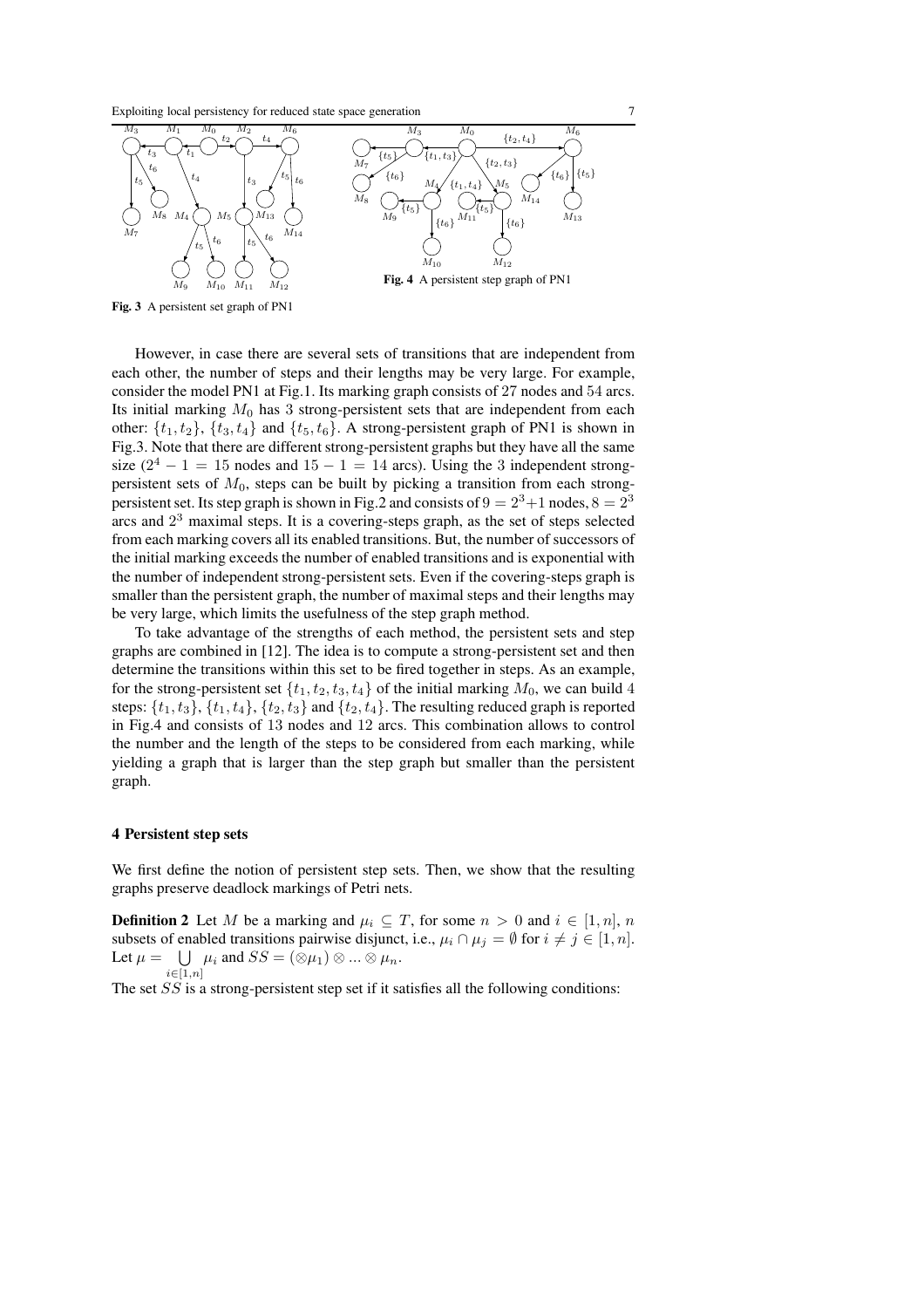- $DS0: En(M) \neq \emptyset \Leftrightarrow \mu \neq \emptyset.$
- $DS1: \forall i \in [1, n], \forall t \in \mu_i, \forall \omega \in \Omega(T \mu_i), M[\omega\rangle \Rightarrow M[\omega t\rangle.$
- $DS2: \forall i \in [1, n], \forall t \in \mu_i, \forall \omega \in \Omega(T \mu_i), M[\omega t \rangle \Rightarrow M[t\omega).$

Similarly, the set SS is a weak-persistent step set if it satisfies all the following conditions:

- $DS0: En(M) \neq \emptyset \Leftrightarrow \mu \neq \emptyset.$
- $-DSw1: \forall i \in [1, n], \exists t \in \mu_i, \forall \omega \in \Omega(T \mu_i), M[\omega\rangle \Rightarrow M[\omega t\rangle.$
- $DS2: \forall i \in [1, n], \forall t \in \mu_i, \forall \omega \in \Omega(T \mu_i), M[\omega t \rangle \Rightarrow M[t\omega).$

In other words, SS is a sort of cartesian product of pairwise disjunct strong/weakpersistent sets. Note that if  $SS = \otimes \{t_1, ..., t_n\} = \{\{t_1\}, ..., \{t_n\}\}\$ is a strong/weakpersistent step set then  $\mu = \{t_1, ..., t_n\}$  is a strong/weak-persistent set.

*Example 1* Consider the model PN1 at Fig.1.

- The set  $\mu = \{t_1, t_2, t_3\}$  is a weak-persistent set but not a strong-persistent set of the initial marking  $M_0 = p_1 + p_2 + p_3$ , as it satisfies D0, D1w and D2 but it does not satisfy D1. There are two key-transitions in  $\mu$ :  $t_1$  and  $t_2$ .
- The step set  $SS = (\otimes \{t_1, t_2\}) \otimes \{t_3\} = \{\{t_1, t_3\}, \{t_2, t_3\}\}\$ is not a persistent step set of  $M_0$ , as it does not satisfy Condition DS1 for  $\{t_3\}$ . Indeed,  $t_4 \in \Omega(T \{t_3\}$ , we have  $M_0[t_4t_1\rangle$  and  $\neg M_0[t_4t_1t_3\rangle\rangle$ .

#### Theorem 1 *Strong/weak persistent step sets preserve deadlocks of the Petri net.*

*Proof* As a strong-persistent set is a weak-persistent set, we provide the proof for weak-persistent sets. It is obvious that all deadlocks reachable by the weak-persistent step selective search from  $M_0$  are also reachable in the Petri net. Let M be a marking reached in a weak-persistent step selective search from  $M_0$ <sup>5</sup> and D a deadlock marking reachable from M in the Petri net. Let us show that D is also reached by the weak-persistent step selective search from  $M_0$ . The marking M is reachable in the Petri net. Let  $\omega$ be a firing sequence leading to the marking  $D$  from  $M$  in the Petri net. The proof is by induction on the length of  $\omega$ .

- a) If  $\omega = \epsilon$  then  $M = D$ .
- b) If  $\omega = t$  and  $\{t\} \in SS$  then D is reached by the persistent step selective search.
- c) If  $\omega = t$  and  $\{t\} \notin SS$  then, by  $DSw1$ , D is not a deadlock marking as there is, at least, a transition from  $\mu$  that is firable after t, which is in contradiction with the fact that  $D$  is a deadlock.

Suppose that Theorem 1 holds for any marking  $M'$  (reachable in the weak-persistent step set selective search) and D is reachable from M' by a sequence  $\omega'$  such that  $|\omega'| < |\omega|$ .

- If there is no step of SS (scattered or not) in  $\omega$  (i.e.,  $\omega$  is free from all transitions of some  $\mu_i$ ), then, by  $DSw1$ , there is, at least, a missed transition of a step that is firable after  $\omega$ . It means that D has, at least, a successor, which is in contradiction with the fact that D is a deadlock.
- If there is, at least a step  $\tau$  of SS, scattered or not, in  $\omega$ , then, by DS2 the transitions of this step can be shifted to the front to constitute a step firable from M, as the sets  $\mu_i$  for  $i \in [1, n]$  are pairwise disjunct. Firing this step from M leads to some marking  $M'$  that is reachable by the weak-persistent step selective search. Moreover, D is reachable from  $\overline{M}$ , in the Petri net, by some sequence  $\omega'$  s.t.  $|\omega'| < |\omega|$ . Therefore, D is reachable by the weak-persistent step selective search from  $M_0$ .

<sup>⊓⊔</sup>

 $5$  A persistent step selective search from  $M_0$  is a procedure that recursively computes a persistent step set and the successor markings reachable by these steps, for the initial marking and each new computed marking.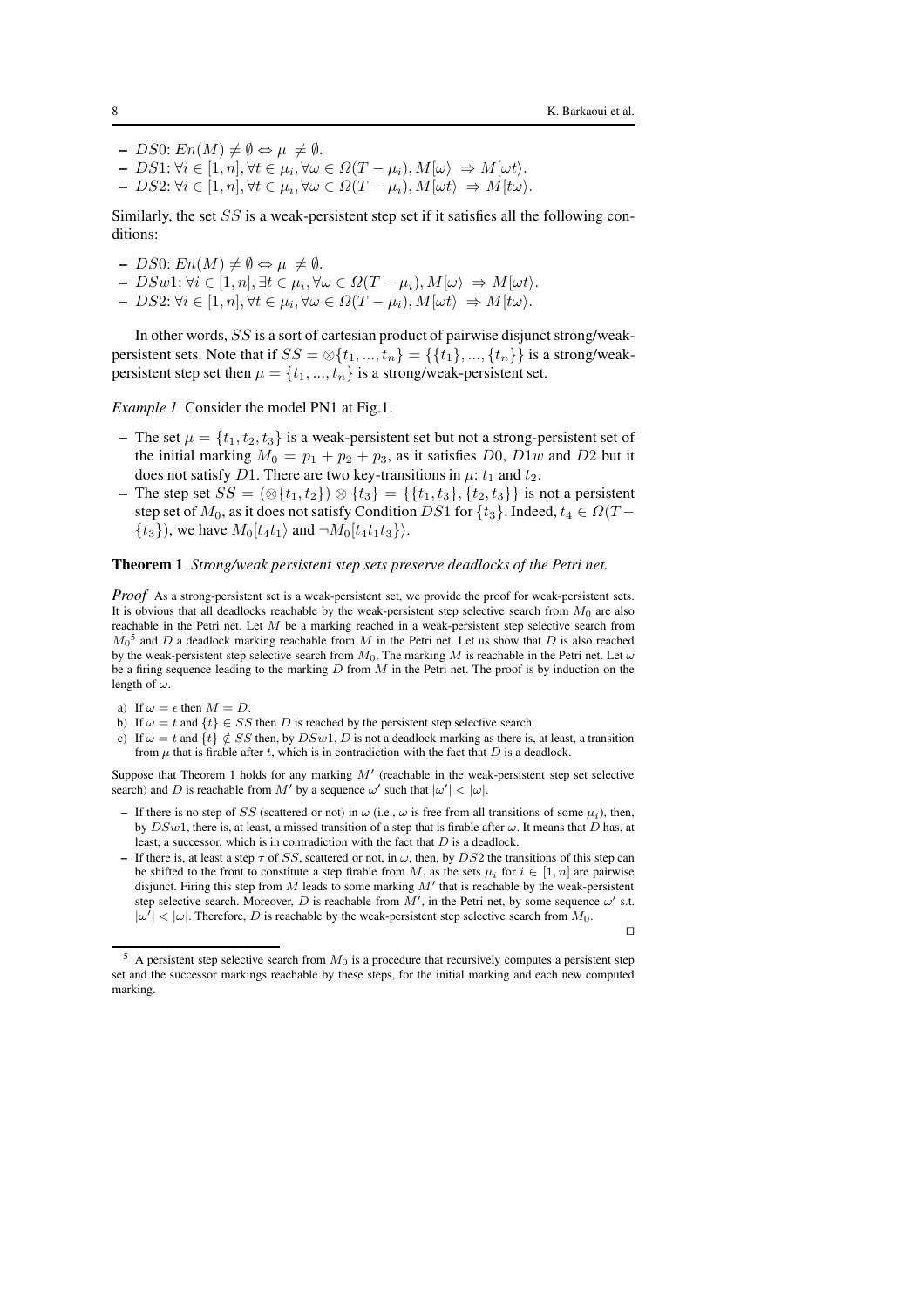### 5 Parametric combination of persistent sets with step graphs

We propose, in the following, two parametric selection algorithms of persistent step sets, based on strong-persistent sets and weak-persistent sets, respectively.

For a given marking M and a subset S of transitions enabled in  $M$  ( $S \subseteq En(M)$ ), the idea is to compute a persistent step set that covers, at least, the transitions of S. Unlike, the approach proposed in [12], the set S is not necessarily a strong-persistent set. As we will show, according to the parameter  $S$ , the provided persistent step set is either a strong/weak-persistent set, a covering-step set or a set of steps that covers partially the enabled transitions in  $M$ . We suppose available two procedures  $SPS$  and  $WPS$  that compute a strong-persistent set and a weak-persistent set, respectively, tor a given marking  $M$  and a transition  $t$  enabled in  $M$ .

### 5.1 Computing strong-persistent step sets

A computation procedure of strong-persistent step sets is provided in Algorithm 1. For a given marking M and a set of enabled transitions  $S \subseteq En(M)$ , Algorithm 1 returns a set of steps firable from  $M$ . The parameter  $S$  allows to specify the set of enabled transitions that must be, at least, covered by the set of steps.

The computed set of steps is a sort of product of some disjoint strong-persistent sets. The first term of the product is  $R = SPS(t, M)$ , where t is chosen randomly in  $S'$  (a copy of S). Afterwards, the transitions of R are deleted from  $S'$  to ensure that the next terms are disjoints from those computed so far. If the resulting set  $S'$  is not empty, then the same process is repeated to compute the next term of the product, and so on. Theorem 2 establishes that the returned set of steps is a strong-persistent step set.

Algorithm 1 Strong-persistent step set of  $\overline{a}$  marking M covering the transitions of S 1: Input : A marking M and a subset S of enabled transitions such that  $S \neq \emptyset$ ; 2: Output : A strong-persistent step set  $SS$  of  $M$  w.r.t.  $S$ ; 3:  $SS := \emptyset; S' := S;$ 4: while  $(S' \neq \emptyset)$  do 5: Choose  $t \in S'$ ; 6:  $R := SPS(t, M);$ 7:  $S' := S' - R;$ 8:  $SS := SS \otimes R$ : 9: end while 10: return  $SS$ 11: [For  $X \in 2^T$  and  $Y \subseteq T$ ,  $X \otimes Y = \{x \cup \{y\} \mid x \in X \wedge y \in Y\}$  and  $\emptyset \otimes Y = \{\{y\} \mid y \in Y\}$ ]

*Example 2* Consider the initial marking  $M_0$  of the model PN1 at Fig.1.

– For  $S = \{t_1, t_2, t_3\}$ , Algorithm 1 computes SS as follows. It starts by setting SS and S' to  $\emptyset$  and  $\{t_1, t_2, t_3\}$ , respectively. If  $t_1$  of S' is the first transition selected in the loop while, then  $R = SPS(t_1, M_0) = \{t_1, t_2\}$ ,  $S' = S' - R = \{t_3\}$ and  $SS = \emptyset \otimes R = \{\{t_1\}, \{t_2\}\}\.$  For the second iteration,  $t_3$  is selected then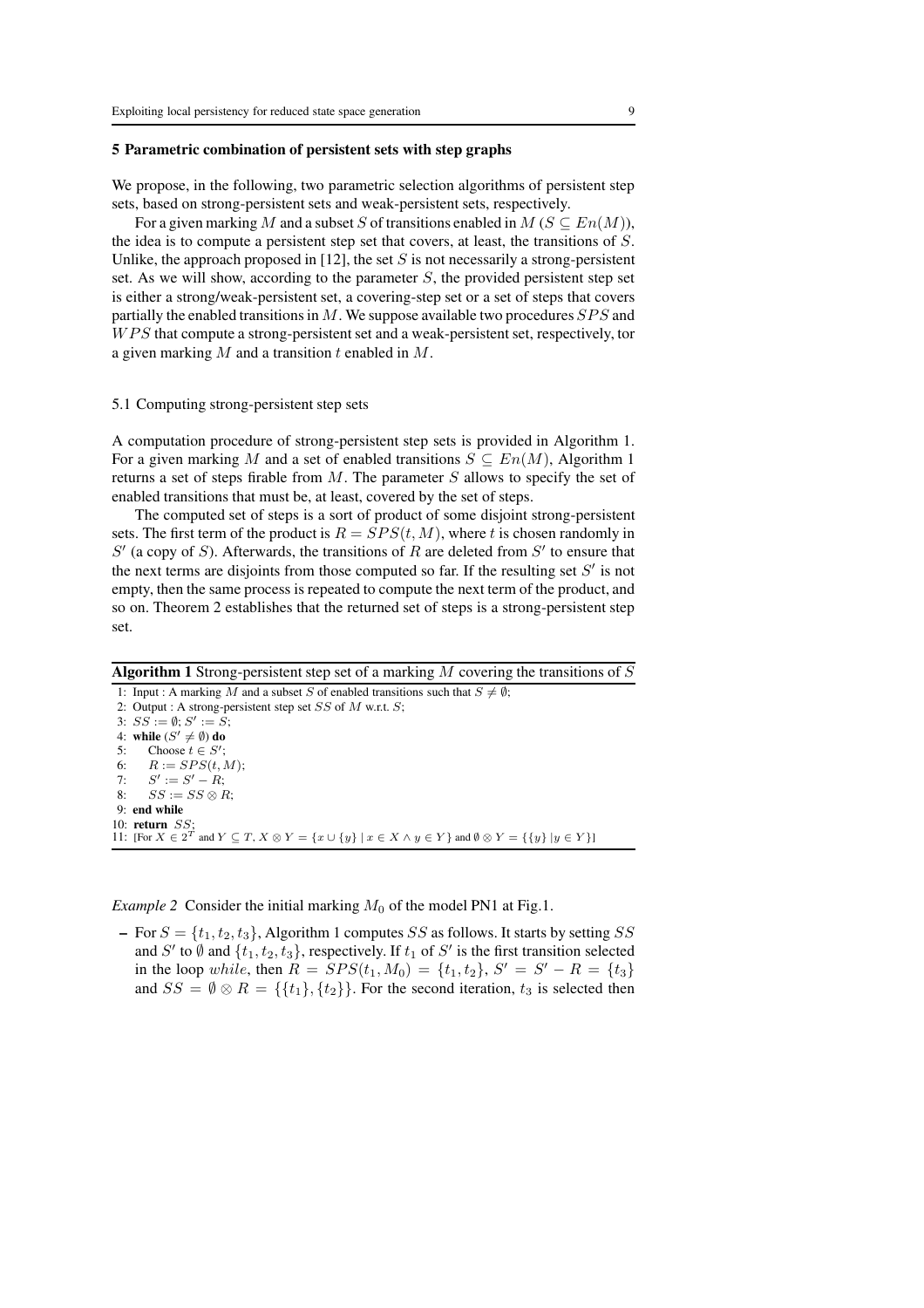$R = SPS(t_3, M_0) = \{t_3, t_4\}, S' = S' - R = \emptyset \text{ and } SS = SS \otimes \{t_3, t_4\} =$  $\{\{t_1, t_3\}, \{t_1, t_4\}, \{t_2, t_3\}, \{t_2, t_4\}\}\$ . Algorithm 1 returns *SS*. – For  $M_0$  and  $S = En(M_0)$ , Algorithm 1 returns the set:

- $SS = (\{\{t_1\}, \{t_2\}\}\otimes \{\{t_3, t_4\}\}) \otimes \{\{t_5, t_6\}\}.$ Indeed, initially, we have  $S' = S = En(M_0)$ . The loop while will perform successively the following updates of  $R$ ,  $S'$  and  $SS$ , for the case where the selected transitions are successively  $t_1, t_3$  and  $t_5$ : For  $t_1: R = \{t_1, t_2\}, S' = \{t_3, t_4, t_5, t_6\}$  and  $SS = \{\{t_1\}, \{t_2\}\}.$ For  $t_3$ :  $R = \{t_3, t_4\}$ ,  $S' = \{t_5, t_6\}$  and  $SS = SS \times R$ . For  $t_5$ :  $R = \{t_5, t_6\}$ ,  $S' = \emptyset$  and then Then,  $SS = (\{\{t_1\}, \{t_2\}\}\otimes \{t_3, t_4\}) \otimes \{t_5, t_6\}$ . Note that in this case, SS is a
	- covering-step set.
- For  $M_0$  and  $S' = S = \{t_1, t_2\}$ , Algorithm 1 returns  $SS = \{\{t_1\}, \{t_2\}\}\$ , as the transitions of S are all key-transitions (i.e.,  $SPS(t_1, M_0) = SPS(t_2, M_0) = S$ ). If  $t_1$  (or  $t_2$ ) is selected first then  $R = SPS(t_1, M_0) = \{t_1, t_2\}$ ,  $S' = S' - R = \emptyset$ and  $SS = \{\{t_1\}, \{t_2\}\}.$

Theorem 2 *Algorithm 1 returns a set of steps that satisfies both* DS1 *and* DS2 *of the strong-persistent step sets.*

*Proof* Suppose that  $n (n > 0)$  iterations are needed to complete the loop while of Algorithm 1. During the  $i^{th}$  iteration (for  $i \in [1, n]$ ), a transition  $t^{(i)}$  is selected from  $S^{(i)}$  and  $R^{(i)} = SPS(t^{(i)}, M)$ . The set  $R^{(i)}$  is a strong-persistent set, which means that all its transitions are keys. Therefore, it holds that:

 $\forall i \in [1, n], \forall t^{(i)} \in R^{(i)}, \forall \omega \in \Omega(T - R^{(i)}), M[\omega\rangle \Rightarrow M[\omega t^{(i)}\rangle \wedge M[t^{(i)}\omega\rangle].$ Consequently, SS satisfies DS1 and DS2. □

## 5.2 Computing weak-persistent step sets

To achieve further reductions, Algorithm 2 computes, in SS, a product of some pairwise disjunct weak-persistent sets, instead of strong-persistent sets. Unlike disjunct strong-persistent sets, the product of disjunct weak-persistent sets may contain some non enabled steps. These steps are deleted from SS to keep only the enabled ones. According to Theorem 3, SS is a weak-persistent step set.

**Algorithm 2** Weak-persistent-step set of a marking  $M$  covering the transitions of  $S$ 

1: Input : A marking M and a subset S of enabled transitions such that  $S \neq \emptyset$ ; 2: Output : A weak-persistent step set  $SS$  of  $M$  w.r.t.  $S$ ; 3:  $SS := \emptyset$ ;  $S' := S$ ;  $R' := \emptyset$ ; 4: while ( $\exists t \in S'$  s.t.  $WPS(t, M) \cap R' = \emptyset$ ) do 5: Choose  $t \in S'$  s.t.  $WPS(t, M) \cap R' = \emptyset$ ; 6:  $R := WPS(t, M);$ <br>7:  $S' := S' - R$ : 7:  $S' := S' - R;$ 8:  $R' := R' \cup R;$ 9:  $SS := SS \otimes R$ ; 10: end while 11: return  $SS \cap Ens(M);$ 12: [For  $X \in 2^T$  and  $Y \subseteq T$ ,  $X \otimes Y = \{x \cup \{y\} \mid x \in X \land y \in Y\}$  and  $\emptyset \otimes Y = \{\{y\} \mid y \in Y\}$ ]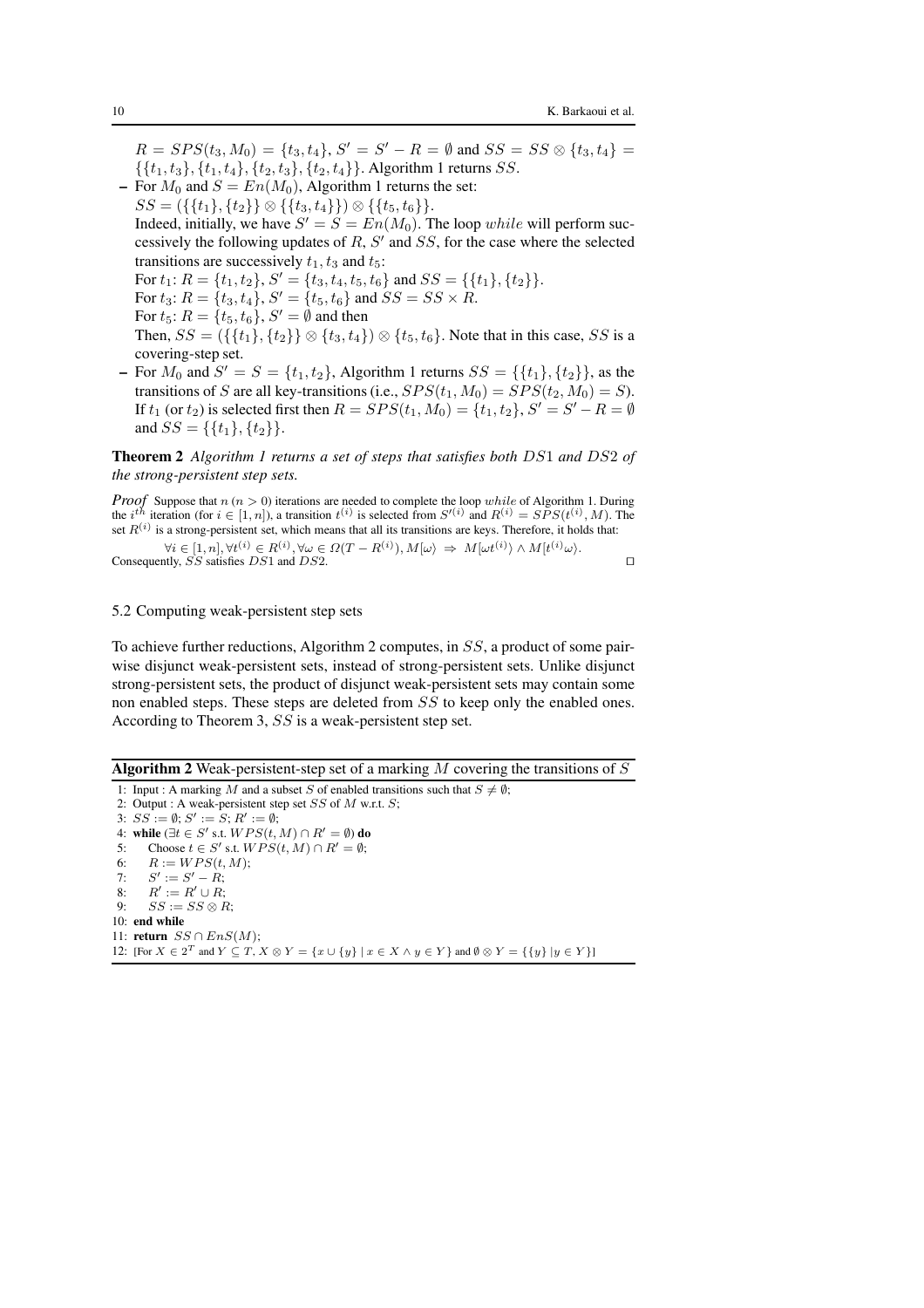

Fig. 7 SCSG: Covering-steps graph of PN2 (using the tool TINA)

*Example 3* Consider the model PN2 at Fig.5 and its initial marking  $M_0$ .

For  $S = \{t_0, t_1, t_2, t_3\}$ , Algorithm 2 first sets SS, S' and R' to Ø,  $\{t_0, t_1, t_2, t_3\}$ and  $\emptyset$ , respectively. Then, if  $t_0$  of  $S'$  is the first transition selected in the loop while on S', then  $R = WPS(t_0, M_0) = \{t_0, t_1\}$ ,  $S' = S' - R = \{t_2, t_3\}$ ,  $SS = \emptyset \otimes$  $R = \{\{t_0\}, \{t_1\}\}\$ and  $R' = R' \cup \{t_0, t_1\}$ . For the second iteration,  $t_3$  is selected, as:  $WPS(t_2, M_0) \cap R' = \{t_1\}$  and  $WPS(t_3, M_0) \cap R' = \emptyset$ . Therefore,  $R =$  $WPS(t_3, M_0) = \{t_2, t_3\}, S' = S' - R = \emptyset$  and

$$
SS = SS \otimes \{t_2, t_3\} = \{\{t_0, t_2\}, \{t_0, t_3\}, \{t_1, t_2\}, \{t_1, t_3\}\}.
$$

Finally, Algorithm 2 returns  $SS \cap Ens(M_0)$ , i.e., {{t<sub>0</sub>, t<sub>2</sub>}, {t<sub>0</sub>, t<sub>3</sub>}, {t<sub>1</sub>, t<sub>3</sub>}}. The step  $\{t_1, t_2\}$  is eliminated as it is not enabled in  $M_0$ .

Theorem 3 *Algorithm 2 returns a set of steps that satisfies conditions* DSw1 *and* DS2 *of the weak-persistent sets.*

*Proof* SS is a product of some pairwise disjunct persistent sets. Suppose that  $SS = R^{(1)} \otimes R^{(2)} \dots \otimes R^{(n)}$  with  $(n > 0)$ .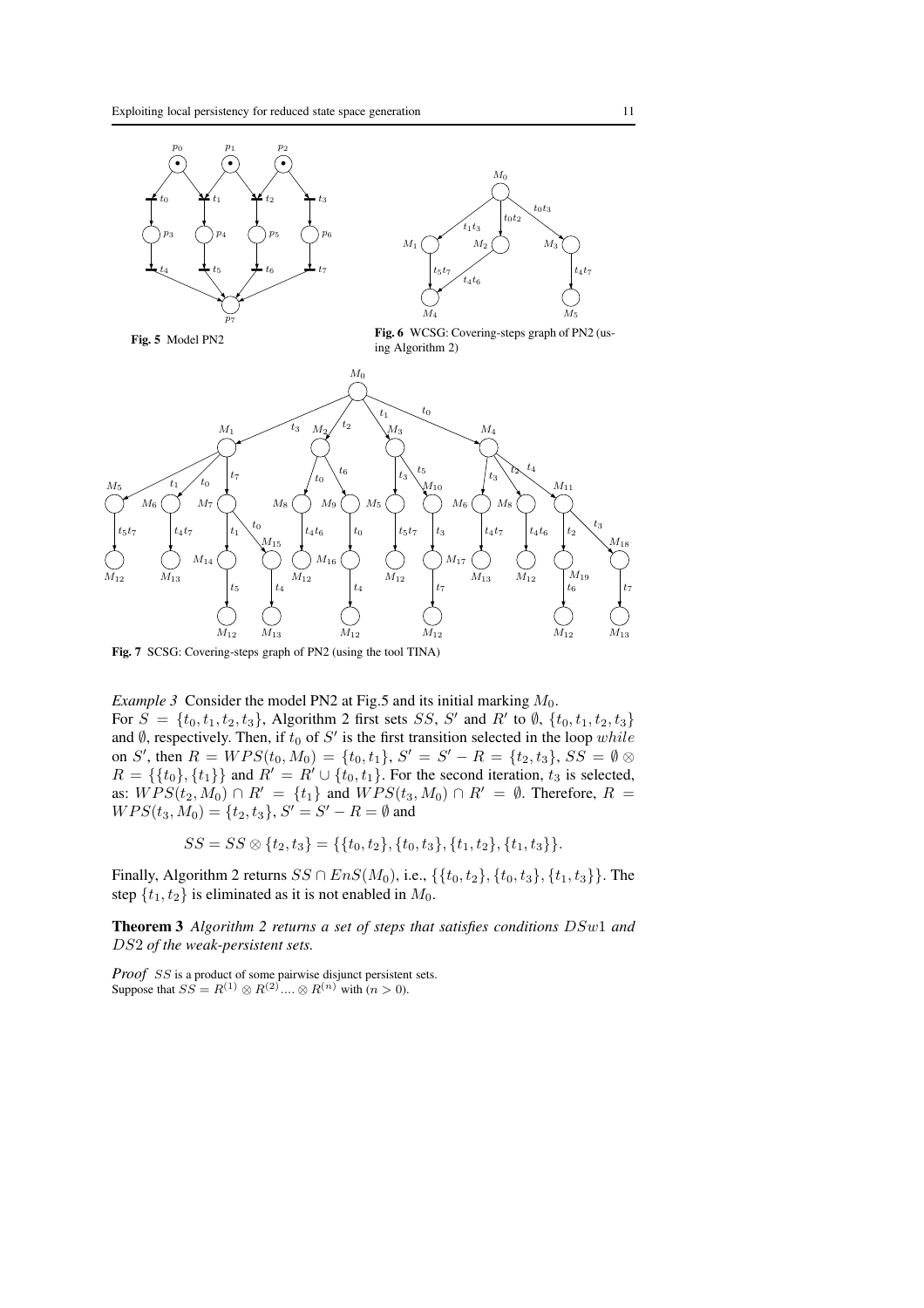Then, (i)  $\forall i \in [1, n], \exists t^{(i)} \in R^{(i)}, \forall \omega \in \Omega(T - R^{(i)}), M[\omega\rangle \Rightarrow M[\omega t^{(i)}\rangle$  and (ii)  $\forall i \in [1, n], \forall t^{(i)} \in R^{(i)}, \forall \omega \in \Omega(T - R^{(i)}), M[\omega t^{(i)} \rangle \Rightarrow M[t^{(i)}\omega)$ . Condition (i) is satisfied for the key-transitions of each weak-persistent set. The step consisting of key-transitions of weak-persistent set is enabled in M. Eliminating the non enabled steps does not affect the validity of Condition (i). Condition (ii) is satisfied too as the eliminated steps are not enabled in M. Consequently,  $SS \cap Ens(M)$  satisfies  $DSw1$  and  $D2$ . □



Fig. 8 Model PN3(k): A flexible manufacturing system (with deadlocks) taken from [3]

*Example 4* For the model PN2 at Fig.5, the graphs depicted at Fig.6 and Fig.7 are obtained using the step selection Algorithm 2 and the tool TINA, respectively for the case where all the enabled transitions are covered from each marking. The graph at Fig.6 is a covering-steps graph obtained by recursively applying Algorithm 2 to the initial marking and each new computed marking. The step selective algorithms are always invoked for a marking M and  $S = En(M)$ .

Let us apply, Algorithm 1 to the initial marking  $M_0$  for  $S = En(M_0)$ . It starts by  $SS = \emptyset$ ,  $S' = S = \{t_0, t_1, t_2, t_3\}$ . If  $t_0$  of  $S'$  is the first transition selected in the loop while on S', then R is set to  $SPS(t_0, M_0) = \{t_0, t_1, t_2, t_3\}$  and S' to Ø. Then, Algorithm 1 returns  $SS = \emptyset \otimes R = \{\{t_0\}, \{t_1\}, \{t_2\}, \{t_3\}\}.$ 

Note that for  $M_0$  and  $S = En(M_0)$ , Algorithm 2 returns the covering-step set  $SS = \{\{t_0, t_2\}, \{t_0, t_3\}, \{t_1, t_3\}\}\$  (see Example 3).

In this section, two parametric algorithms are presented for computing strong/weakpersistent step sets. They allow to specify, for each marking  $M$ , the subset  $S$  of enabled transitions to be covered by the set of steps. For  $S = En(M)$ , all the enabled transitions are covered by the provided steps, as for the covering-steps graphs. For  $S = SPS(t, M)$ , the realised combination corresponds to the one proposed in [12] for building persistent step graphs. In case the parameter  $S$  is a singleton then Algorithm 1 (resp. Algorithm 2) provides a set of singletons whose union is a strong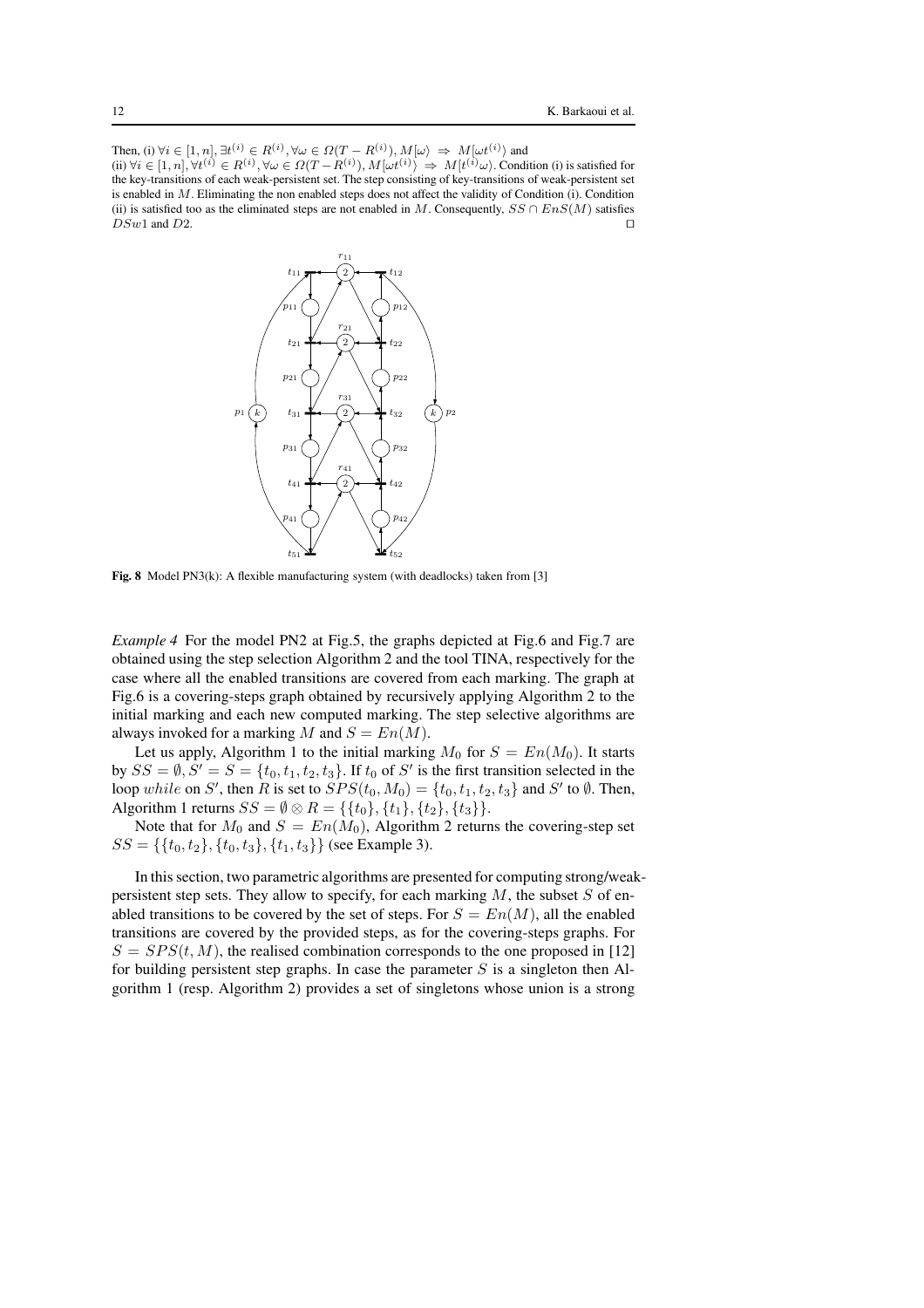(resp. weak) persistent set. Therefore, these algorithms allows to compute not only persistent step sets but also strong/weak-persistent sets.

Another feature of these algorithms is the possibility to control the number of steps by fixing the dimension of the cartesian product of the strong/weak-persistent sets. Indeed, the loops while in algorithms 1 and 2 can be, in addition, constrained by a given number of iterations or an appropriate number of steps. It is also possible to restrict the Cartesian product of strong/weak-persistent sets to singletons, except for one of them. More precisely, Line 9 of Algorithm 2 (Line 8 of Algorithm 1) is replaced with: if( $SS = \emptyset \vee |R| = 1$ ) then  $SS = SS \otimes R$ . This modification allows to limit the number of steps and, at the same time, the redundancy of transitions between steps. These variants of algorithms 1 and 2 provide persistent step sets.

#### 6 Experimental results

We have implemented and tested algorithms 1 and 2 on several ordinary Petri Nets and models derived from Petri nets at Fig.5, Fig.8 and Fig.9.

The model  $\|n\|_n P N2$  is a simple parallel composition of n instances of the model *PN*2 at Fig.5. The model  $\|n\|_n P N3(k)$  is a parallel composition of n instances of  $PN3(k)$  at Fig.8, where the place  $p_2$  of the  $i^{th}$  instance of  $PN3(k)$  is merged with the place  $p_1$  of the  $(i+1)$ <sup>th</sup> instance, for  $i \in [1, n-1]$ . Finally, the model  $||_n P N4(k)$ is a parallel composition of n instances of  $PN4(k)$  at Fig.9, where the place  $p_{31}$  of the *i*<sup>th</sup> instance of PN4 is merged with the place  $p_{11}$  of the  $(i + 1)$ <sup>th</sup> instance, for  $i \in [1, n-1]$ . The last two models are Petri net representations of two flexible manufacturing systems. The first one is either free from deadlocks or not, depending on parameter  $k$ . The second one is free from deadlocks.

For these tests, the strong-persistent is computed using algorithms 3. This algorithm is based on the stubborn sets method [16]. Given a marking  $M$  and an enabled transition t, it starts by setting S to the singleton  $\{t\}$ . For each enabled transition t' within  $S$ , it adds to  $S$  the transitions in structural conflict with  $t'$ . For each non enabled transition  $t'$  within  $S$ , Algorithm 3 adds to  $S$  the input transitions of all the non marked input places of  $t'$ . This step ensures that, at the end of the process, for each non enabled transition  $t'$  in  $S$ , there is in  $S$  at least an enabled transition that must be fired before t'. This process is repeated until reaching a fixed point. Finally, the non enabled transitions are eliminated to obtain a strong-persistent set that satisfies conditions  $D0$ ,  $D1$  and  $D2$  [16].

Table 1 is devoted to the comparison of the covering-steps and persistent set methods. It reports the sizes of the marking graph (MG), the covering-steps graphs (CSG, SCSG), the persistent graphs (PG, SPG) and the persistent step graph (PSG) for the three models described above. The CSG is the covering-steps graph provided by the tool TINA. The SCSG is the covering-steps graph computed using algorithms 1 and  $3<sup>6</sup>$ , for the case where all the enabled transitions are covered from each marking (i.e.,  $S = En(M)$ ). The PG is the persistent graph provided by the tool TINA. The SPG is the persistent graph computed using algorithms 1 and 3 for the case where  $S$  is a

<sup>&</sup>lt;sup>6</sup> Algorithm 3 is used for  $SPS(t, M)$ .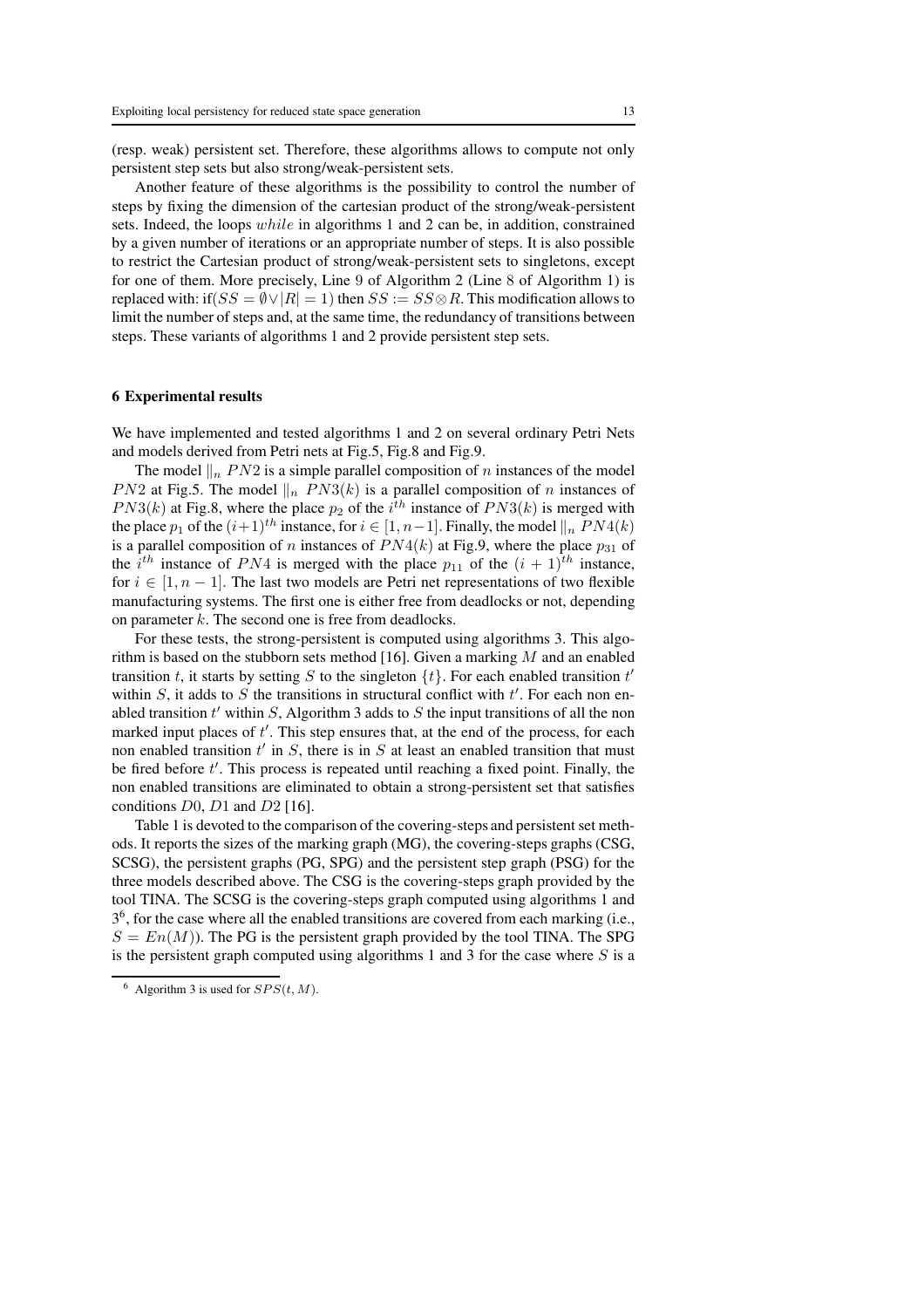**Algorithm 3**  $SPS(t, M)$ : A strong-persistent set of the marking M containing, at least, the transition  $t$ 

1: Input : A marking  $M$  and a transition  $t$  enabled in  $M$ ; 2: Output : A strong-persistent set  $S$  of  $M$  for  $t$ ; 3:  $S = \{t\};$ 4: repeat 5:  $S' := S;$ 6: for  $(t' \in S)$  do 7: if  $(t' \notin En(M))$  then 8:  $S := S \cup \{p \in \mathbf{P}^t \mid p \in \mathbf{P}^t \land M(p) = 0\};$ 9: else 10:  $S := S \cup CFS(t')$ ; 11: end if 12: end for 13: **until**  $(S = S')$ 14:  $S := S \cap En(M);$ 15: return S;

singleton. The PSG combines the persistent sets with the step graph methods and is provided by the tool TINA. The last column reports the number of deadlock markings. For all tested models, the SCSG and SPG provide better results than the CSG, PG and PSG generated by the tool TINA. This improvement increases with the size of the models. Furthermore, the persistent sets methods outperform the coveringsteps methods for the tested models. However, their combination outperforms the both methods. To achieve further reductions, the next section presents an algorithm for computing the weak-persistent sets to be used by Algorithm 2.

## 7 Towards weaker persistent sets

To our knowledge, in almost all partial order approaches, if an enabled transition is selected then all the enabled transitions in weak-conflict are selected too. In the following, we show how to weaken the selection procedure to handle, in a better way, the weak-conflicts for a subclass of ordinary Petri nets. This subclass excludes all impure ordinary Petri nets  $^7$ . It is known that each impure Petri net can be transformed into a pure Petri net with the same behaviour, by adding appropriate dummy places and transitions [5]. Another restriction is to keep only pure ordinary Petri nets such that if a transition is enabled in some marking then, at most, one instance of each transition contributes to this enabledness. A structural sufficient condition for this property can be stated as: two or more input places  $(p_1, p_2, ...)$  of the same transition t cannot be reached from two or more output transitions  $(t_1, t_2, ...)$  of the same place  $p$ . If this property is not satisfied for some transition  $t$  and place  $p$  then all tokens that reach  $p$  could be transferred to the same input place of  $t$  leading to a dead transition or an unbounded place. Petri nets that do not satisfy this property are considered as

An impure Petri net is a Petri net with one or more self-loops (i.e., place in the net, which is both an input and output place of the same transition).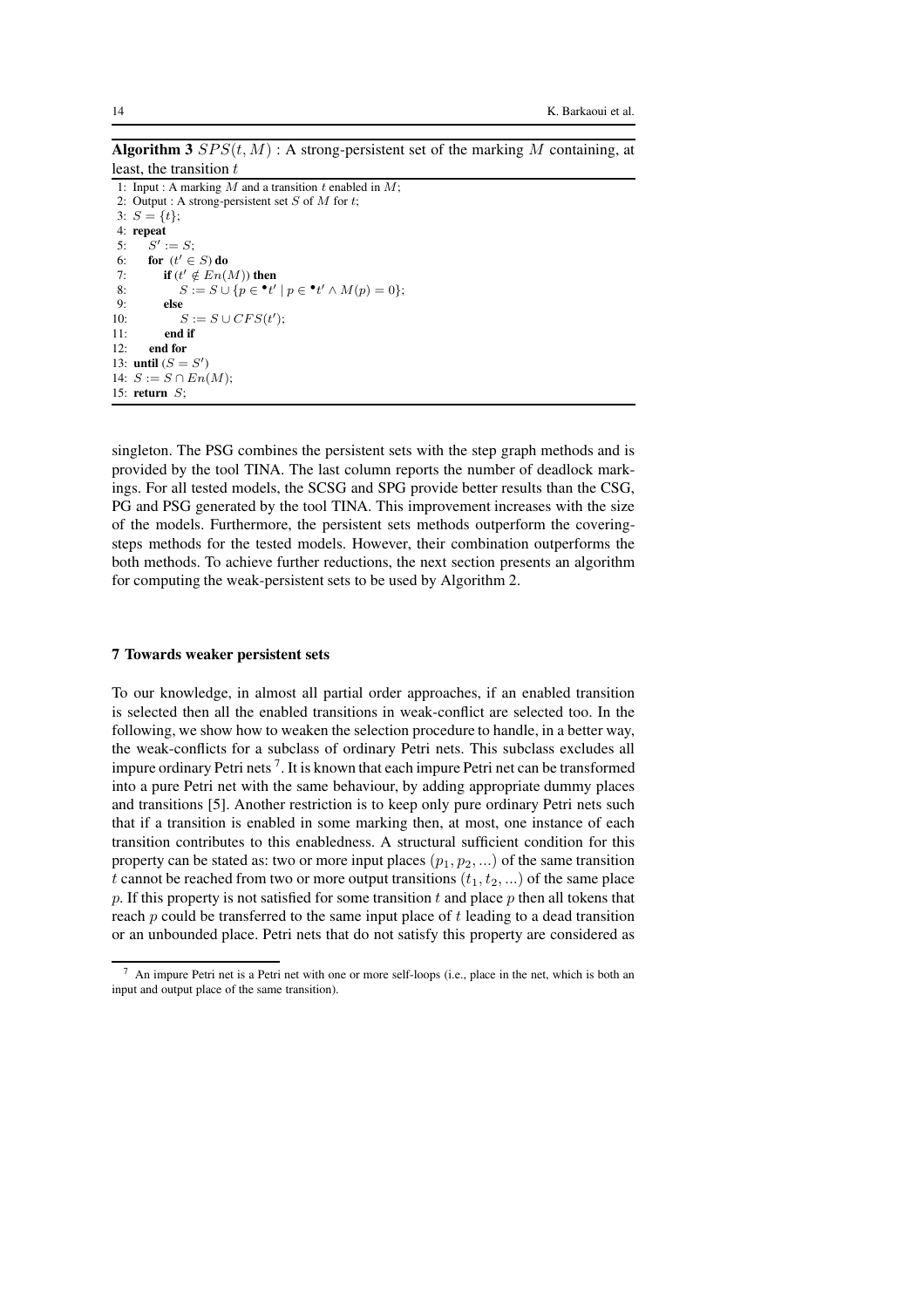|                                                                             | MG                                  | CSG<br><b>TINA</b>           | SCSG<br>Alq.1&83<br>$S = En(M)$ | PG<br><b>TINA</b>             | <b>SPG</b><br>Alg.3<br>(Alg.1&3<br>$ S =1$ | <b>PSG</b><br><b>TINA</b>     | Dead         |
|-----------------------------------------------------------------------------|-------------------------------------|------------------------------|---------------------------------|-------------------------------|--------------------------------------------|-------------------------------|--------------|
| $\sqrt{4 P N2}$<br>Markings<br>Edges<br>CPU(s)                              | 160000<br>1024000<br>$\overline{c}$ | 23138<br>71801<br>0.5        | 1569<br>2848<br>$\mathbf{0}$    | 6905<br>11048<br>$\mathbf{0}$ | 226<br>285<br>$\overline{0}$               | 6737<br>10880<br>$\mathbf{0}$ | 16           |
| $\frac{1}{5}$ PN2<br>Markings<br>Edges<br>CPU(s)                            | > 3000000                           | 265640<br>952997<br>3        | 8833<br>16576<br>$\Omega$       | 48361<br>80488<br>0.3         | 466<br>589<br>$\Omega$                     | 47681<br>79808<br>0.3         | 32           |
| $\overline{6}$ PN2<br>Markings<br>Edges<br>CPU(s)                           | > 3000000                           | 3000000<br>$\,>\,$           | 50817<br>97408<br>0.4           | 333417<br>570792<br>2.5       | 946<br>1197<br>$\mathbf{0}$                | 330689<br>568064<br>3.2       | 64           |
| $\parallel$ <sub>2</sub> PN <sub>3</sub> (5)<br>Markings<br>Edges<br>CPU(s) | > 3000000                           | 403998<br>2579317<br>12.2    | 89714<br>635090<br>5.5          | 50196<br>114242<br>0.4        | 7853<br>13580<br>$\mathbf{0}$              | 54709<br>138382<br>0.6        | 31           |
| $\parallel$ <sub>3</sub> PN3(2)<br>Markings<br>Edges<br>CPU(s)              | 368905<br>2623520<br>7              | 359824<br>2221255<br>9.5     | 119605<br>672509<br>9.3         | 101486<br>263007<br>1         | 25775<br>50509<br>0.3                      | 101482<br>266696<br>1.2       | 9            |
| $\parallel$ <sub>3</sub> PN3(3)<br>Markings<br>Edges<br>CPU(s)              | > 3000000                           | >3000000                     | > 3000000                       | 1051463<br>2676615<br>13.2    | 115391<br>220535<br>3.2                    | 1068339<br>2868287<br>18      | 16           |
| $\parallel_1 PN_4(5)$<br>Markings<br>Edges<br>CPU(s)                        | 1251<br>6526<br>$\mathbf{0}$        | 1063<br>3795<br>$\mathbf{0}$ | 76<br>272<br>$\Omega$           | 83<br>156<br>$\Omega$         | 51<br>84<br>$\Omega$                       | 83<br>156<br>$\Omega$         | $\mathbf{0}$ |
| $\parallel_{\mathcal{D}} PN_4(5)$<br>Markings<br>Edges<br>CPU(s)            | > 3000000                           | 3000000<br>$\,>\,$           | 5109<br>32836<br>$\Omega$       | 3909<br>8568<br>$\Omega$      | 837<br>1512<br>$\Omega$                    | 3909<br>8568<br>$\mathbf{0}$  | $\Omega$     |
| $\parallel$ <sub>3</sub> PN <sub>4</sub> (5)<br>Markings<br>Edges<br>CPU(s) | >3000000                            | 3000000<br>$\,>\,$           | > 3000000                       | 143959<br>331668<br>1.7       | 10935<br>20412<br>0.4                      | 143959<br>331668<br>2.3       | $\mathbf{0}$ |

Table 1 Experimental results for Algorithm 1 vs TINA

not well-handled<sup>8</sup> in [17]. In this paper, we call the subclass of Petri nets that satisfy this property as well-handled Petri nets.

Given a marking M and an enabled transition t in M, in Algorithm 3, t is first selected and if an enabled transition  $t'$  is selected then all the enabled transitions in weak-conflict with  $t'$  are selected too. We propose in Algorithm 4 to limit this selection to transitions in conflict  $t'$  that are not enabled in  $M$  or their firing may disable t' and enable it again later. Theorem 4 shows with this restrictive selection the returned set S satisfies both conditions  $Dw1$  and  $D2$  of the weak-persistent sets. To preserve all deadlocks of Petri nets, it suffices to ensure that Condition D0 is also satisfied. Condition  $D0$  is satisfied if Algorithm 4 is called for each non deadlock marking reachable from the initial marking  $M_0$ , by the persistent set selective search.

For example, for the model  $PN4$  at Fig.9 and its initial marking  $M_0$ , no matter which transition is selected first, Algorithm 3 will select all the enabled transitions in  $M_0$ . For  $M_0$  and transition  $t_{11}$ , Algorithm 4 will select the transitions  $t_{11}$  and  $t_{21}$ . Indeed, at Line 3, S is set to  $CFS(t_{11}) = \{t_{11}, t_{21}\}$ . For  $t_{11}$ , the loop for will not add any transition to S, as all transitions of  $CFS(t_{11})$  are already in S and enabled. For  $t_{21}$ , the transition  $t_{24}$  is the only transition, outside S, in structural conflict with  $t_{21}$ . This transition is enabled in  $M_0$  and connected to  $t_{21}$  by a path but

<sup>&</sup>lt;sup>8</sup> A Petri net is well-handled iff, for any pair of nodes x and y such that one of the nodes is a place and the other a transition and for any pair of elementary paths C1 and C2 leading from x to y,  $nodes(C1)$  ∩  $nodes(C2) = \{x, y\} \Rightarrow C1 = C2$ , where  $nodes(C)$  is the set of nodes in the path C [17].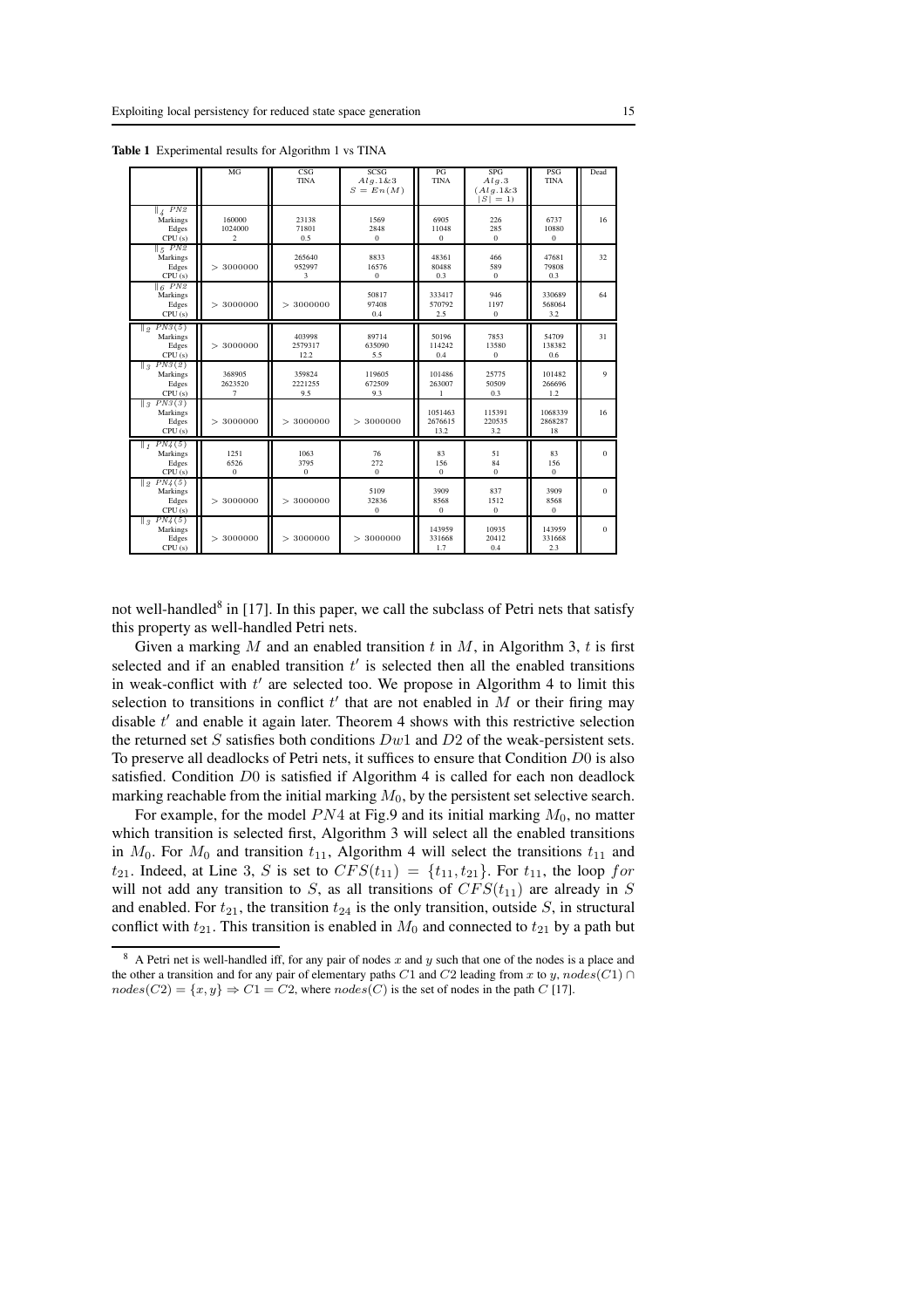its firing does not disable  $t_{21}$ . Thus, it is not selected. Suppose that  $t_{21}$  is disabled later by another occurrence of  $t_{24}$  and enabled again after some non-empty firing sequence (as the model is a pure Petri net). The transitions that contribute to its new enabledness constitute an elementary sequence  $\omega$  (as the model is a well-handled Petri net). Therefore, at most one instance of  $t_{24}$  contributes to the new enabledness of  $t_{21}$ . The sequence  $t_{24}\omega$  can be fired before other instances of  $t_{24}$  to prevent the disabledness of  $t_{21}$ . This results in an equivalent sequence that maintains  $t_{21}$  enabled until its firing. This is the intuitive idea behind Algorithm 3. The resulting persistent graph is shown in Fig.10. Note that firing  $t_{11}$  or  $t_{21}$  from  $M_0$  will disable neither  $t_{24}$ nor  $t_{31}$ . These transitions are maintained enabled as long as the fired transitions are enabled directly/indirectly by  $t_{11}$  or  $t_{21}$ . Their firings are postponed indefinitely in favour of  $t_{11}$ ,  $t_{21}$  and the transitions they will enable directly/indirectly.

**Algorithm 4**  $WPS(t, M)$ : A weak-persistent set of the marking M where t is a key-transition

```
1: Input : A marking M and a transition t enabled in M;
 2: Output : A weak-persistent set S of M for t;
 3: S := CFS(t);4: repeat
 5: S
          ' := S;6: for (t' \in S) do
 7: if (t' \notin En(M)) then
 8: S := S \cup \{ \cdot^{\bullet} p \mid p \in \cdot^{\bullet} t' \wedge M(p) = 0 \};9. else
10: for (u \in CFS(t')) do
11: if (u \notin En(M) \vee (\pi(u, t') \wedge \exists p \in \bullet t' \cap \bullet u, \sum_{v \in p \bullet \cap En(M)} pre(v)(p) > M(p)) then
12: S := S \cup \{u\};13: end if<br>14: end for
              end for
15<sup>\cdot</sup> end if
16: end for
17: until (S = S')18: S := S \cap En(M);19: return S;
20: [\pi(u, t')] is true iff there is a path in the Petri net connecting u to t'.]
```
Theorem 4 *Algorithm 4 returns a set that satisfies both conditions* D1w *and* D2 *of the weak-persistent sets for the well-handled Petri nets.*

*Proof* According to Line 3, the set S returned by Algorithm 4 contains  $CFS(t) \cap En(M)$ . Lines 7 – 8 inside the two loops (repeat and for) ensure that S includes all transitions of  $En(M)$  that could enable directly or indirectly any transition of  $CFS(t)$  –  $En(M)$ . Therefore, S satisfies conditions  $D1w$  and  $D2$ of the weak-persistent sets for  $t$ . Indeed, the transitions outside  $S$  cannot enable any transition in conflict with  $t$  as long as no transition from  $S$  is fired.

Let us show that S satisfies D2, i.e.,  $\forall t' \in S, \forall \omega \in \Omega(T - S), M[\omega t' \rangle \Rightarrow M[t'\omega)$ .

1- If t' is not disabled during the firing of  $\omega$  then  $M[\omega t'] \Rightarrow M[t'\omega]$ .

2- Otherwise, t' is disabled by some transition u and enabled again later. Let  $\omega_1 u \omega_2 t' \omega_3 \equiv \omega$  be a sequence equivalent to  $\omega$  such that only the transitions which have a role in the disabledness or in the enabledness of t' are kept in  $\omega_1 u \omega_2$ . If  $u \in CFS(t') - En(M)$  then Algorithm 4 ensures to keep in S all the enabled transitions that could enable any transition in conflict with  $t'$ . It means that there is in  $\omega_1$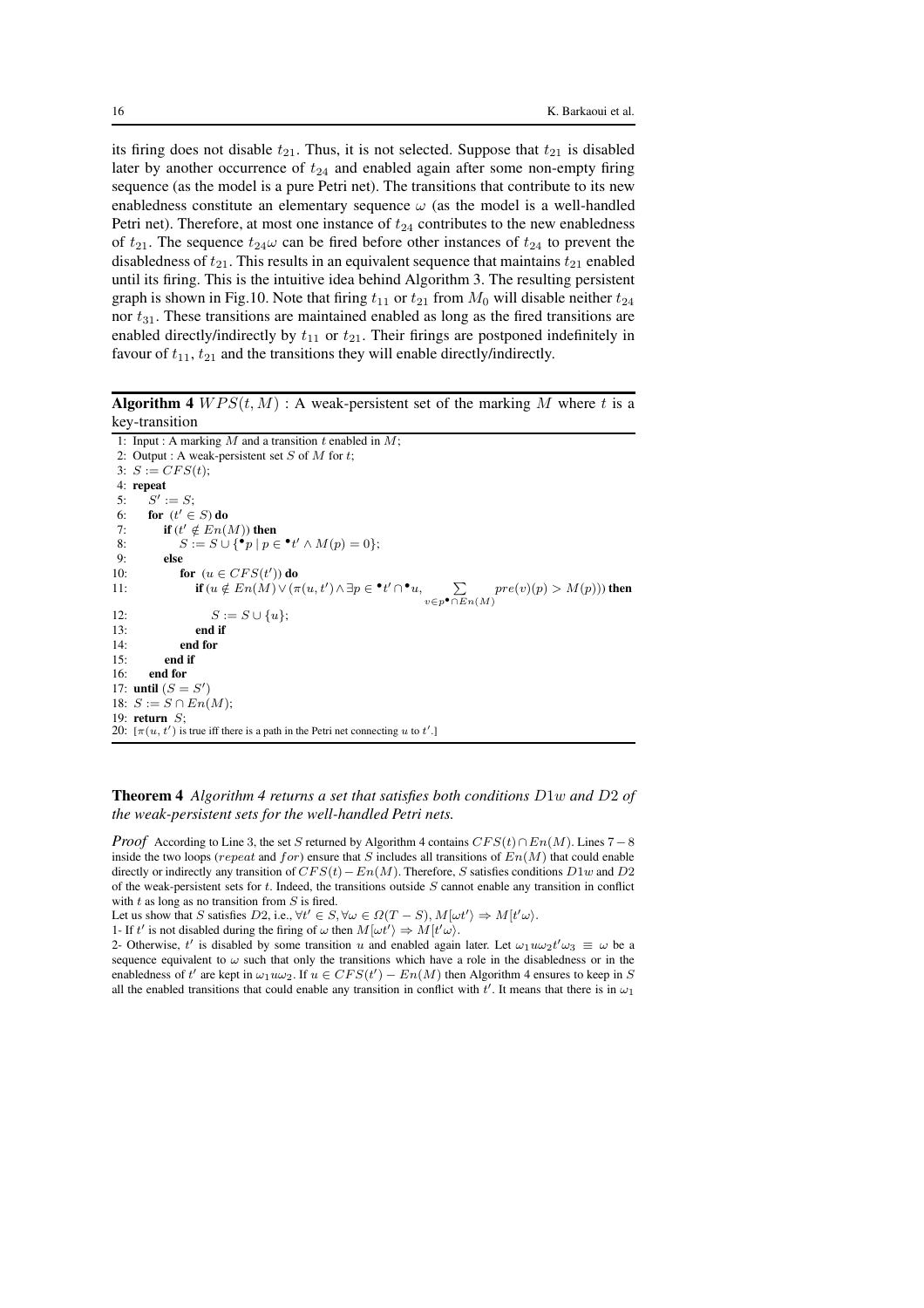at least a transition from S, which is in contradiction with  $\omega_1 \in \Omega(T - S)$ . Consequently, all transitions in  $\omega$  in conflict with  $t'$  are enabled in M. Let us now consider two cases:

2.1- If each transition of  $(CFS(t') \cap En(M)) - S$  appears at most one time in the sequence  $\omega_1 u$  then by Algorithm 4,  $u$  cannot disable  $t'$ . Indeed, Algorithm 4 ensures that firing one instance of each enabled transition in conflict with  $t'$  before  $t'$  will not disable  $t'$ .

2.2- If there is in the sequence  $\omega_1 u$  at least a transition v from  $CFS(t') \cap En(M)$  that appears two or more times then the other instances of v in  $\omega_1$  are not needed to enable again t' but needed to empty some input places of t'. Indeed, for the subclass of Petri nets considered in this section, at most one instance of each transition is needed to be fired before the enabledness of a transition. In the worst case, at most one instance of each transition in  $\omega_1 u$  contributes with those of  $\omega_2$  to enable t'. Thus these extra instances can be shifted to be fired after t'. In the resulting sequence  $\omega'_1 u \omega_2 t' \omega'_3$ , the sequence  $\omega_2$  does not disable t' if t' is not disabled by  $\omega_1' u$ . This is the case because, each transition of  $CFS(t') \cap En(M)$  appears at most one time in the sequence  $\omega'_1 u$  and by 2.1, firing all transitions of  $CFS(t') \cap En(M)$  will not disable t'. Therefore, S satisfies D2.

To sum up S satisfies  $D1w$  and  $D2$  for the well-handled Petri nets. □

The comparison results of algorithms 3, 4 and the persistent graph of the tool TINA are reported in Table 2. As expected, for models with weak-conflicts, Algorithm 4 outperforms the others. For the model  $\|_n P N4(5)$ , the weak-persistent graph generated by Algorithm 4 has the same very small size, independently of the number of instances n of  $PN4(5)$ . Thus, it is not exaggerated to say that the weak-persistent sets methods are very promising to fight the state explosion and to address the verification of very large asynchronous concurrent systems, where the interplay between concurrency and weak-conflict is expanded. Table 3 shows the comparison results of the PSG of the tool TINA with the one provided using algorithms 2 and 4. The column  $VWPSG$  is a variant of the  $WPSG$  for the case where Line 9 of Algorithm 2 is replaced with: if( $SS = \emptyset \vee |R| = 1$ ) then  $SS = SS \otimes R$ . The obtained results show that the possibility to control the size and number of steps may be very useful to achieve further reductions.



Fig. 9 Model  $PN4(k)$ : A flexible manufacturing system (free from deadlocks)

n this work, we have proposed a new parametric combination of the persistent sets with step graphs, based on a better understanding of the intricacy of the relations between concurrency and conflict, revealing local persistency and leading to a significant reduction.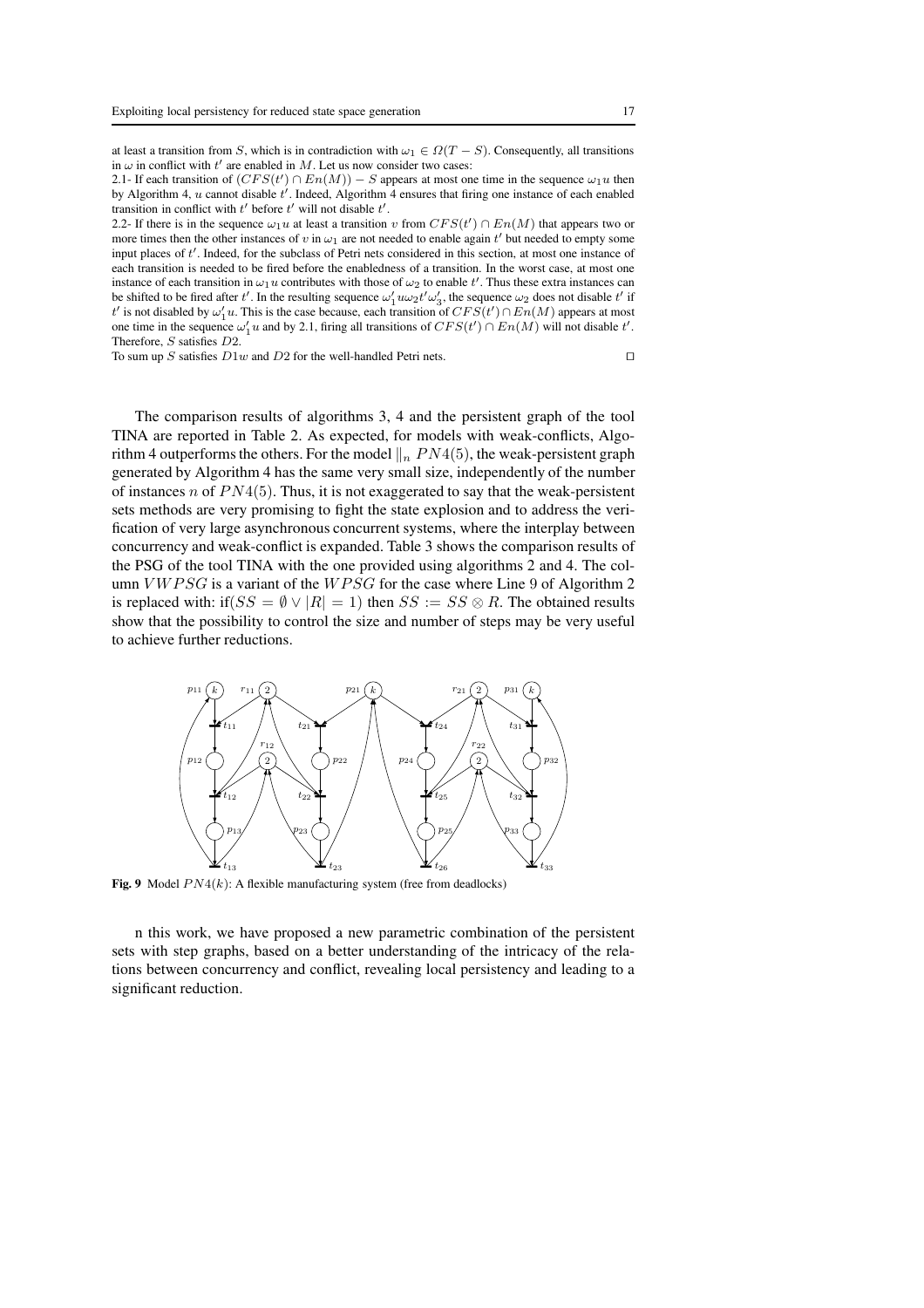|                                          | PG             | SPG            | WPG             | Dead         |
|------------------------------------------|----------------|----------------|-----------------|--------------|
|                                          | <b>TINA</b>    | Alg.3          | Alq.4           |              |
|                                          |                | $(Alq.1 \& 3)$ | $(Alg. 2 \& 4)$ |              |
|                                          |                | $S = 1$        | $ S  = 1$       |              |
| $\frac{1}{4}$ PN <sub>2</sub>            |                |                |                 |              |
| Markings                                 | 6905           | 226            | 136             | 16           |
| Edges                                    | 11048          | 285            | 150             |              |
| CPU(s)                                   | $\Omega$       | $\Omega$       | $\mathbf{0}$    |              |
| $\frac{1}{5}$ PN <sub>2</sub>            |                |                |                 |              |
| Markings                                 | 48361          | 466            | 280             | 32           |
| Edges                                    | 80488          | 589            | 310             |              |
| CPU(s)                                   | 0.3            | $\Omega$       | $\Omega$        |              |
| $\parallel$ <sub>6</sub> PN <sub>2</sub> |                |                |                 |              |
| Markings                                 | 333417         | 946            | 568             | 64           |
| Edges                                    | 570792         | 1197           | 630             |              |
| CPU(s)                                   | 2.5            | $\bf{0}$       | $\mathbf{0}$    |              |
| $\parallel$ <sub>2</sub> PN3(5)          |                |                |                 |              |
| Markings                                 | 50196          | 7853           | 1514            | 31           |
| Edges                                    | 114242         | 13580          | 2353            |              |
| CPU(s)                                   | 0.4            | $\bf{0}$       | 0               |              |
| $\parallel$ <sub>3</sub> $PN3(2)$        |                |                |                 |              |
| Markings                                 | 101486         | 25775          | 23409           | 9            |
| Edges                                    | 263007         | 50509          | 42423           |              |
| CPU(s)                                   | 1              | 0.3            | 0.2             |              |
| $\parallel$ <sub>3</sub> $PN3(3)$        |                |                |                 |              |
| Markings                                 | 1051463        | 115391         | 95356           | 16           |
| Edges                                    | 2676615        | 220535         | 165027          |              |
| CPU(s)                                   | 13.2           | 3.2            | 0.7             |              |
| $\parallel_1 PN_4(5)$                    |                |                |                 |              |
| Markings                                 | 83             | 51             | 10              | $\mathbf{0}$ |
| Edges                                    | 156            | 84             | 14              |              |
| CPU(s)                                   | $\Omega$       | $\Omega$       | $\Omega$        |              |
| $\parallel$ $\varrho$ PN4(5)             |                |                |                 |              |
| Markings                                 | 3909           | 837            | 10              | $\mathbf{0}$ |
| Edges                                    | 8568           | 1512           | 14              |              |
| CPU(s)                                   | $\overline{0}$ | $\overline{0}$ | $\mathbf{0}$    |              |
| $\parallel$ <sub>3</sub> $PN4(5)$        |                |                |                 |              |
| Markings                                 | 143959         | 10935          | 10              | $\mathbf{0}$ |
| Edges                                    | 331668         | 20412          | 14              |              |
|                                          |                |                |                 |              |
| CPU(s)                                   | 1.7            | 0.4            | $\mathbf{0}$    |              |

Table 2 Experimental results for persistent graphs



Fig. 10 A weak-persistent graph of  $PN4(5)$ 

## 8 Conclusion

In this work, we have proposed a new parametric combination of the persistent sets with step graphs, based on a better understanding of the intricacy of the relations between concurrency and conflict, revealing local persistency and leading to a significant reduction. We have also shown how to weaken the sufficient conditions used to build persistent sets. The proposed approach takes into account, in a finer way, the structure of the net, while preserving deadlocks of Petri Nets. Indeed, unlike the method in [18], persistent steps may contain some transitions that are in weak-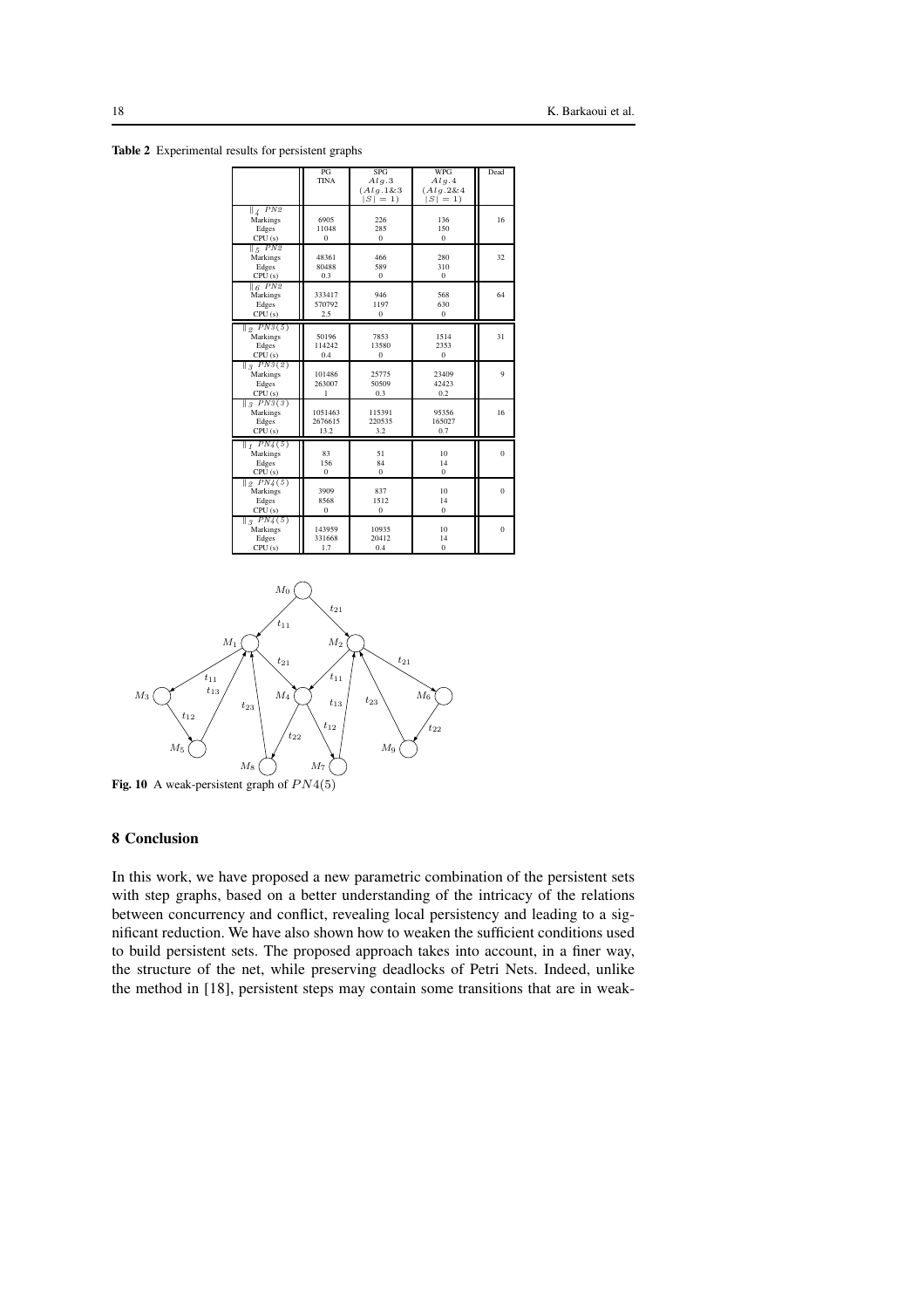Table 3 Experimental results for persistent step graphs

|                                                                             | PSG<br><b>TINA</b>           | WPSG<br>Alq.2&4              | <b>VWPSG</b><br>Alq. 2 & 4          | Dead           |
|-----------------------------------------------------------------------------|------------------------------|------------------------------|-------------------------------------|----------------|
|                                                                             |                              | $S = SPS(t, M)$              | $S = SPS(t, M)$<br>with restriction |                |
| $\parallel$ 4 PN2<br>Markings                                               | 6737                         | 121                          | 136                                 | 16             |
| Edges<br>CPU(s)                                                             | 10880<br>$\mathbf{0}$        | 135<br>$\mathbf{0}$          | 150<br>$\mathbf{0}$                 |                |
| $\parallel$ 5 PN2<br>Markings                                               | 47681                        | 249                          | 280                                 | 32             |
| Edges<br>CPU(s)                                                             | 79808<br>0.3                 | 279<br>$\mathbf{0}$          | 310<br>$\mathbf{0}$                 |                |
| $\parallel$ <sub>6</sub> PN <sub>2</sub><br>Markings                        | 330689                       | 505                          | 568                                 | 64             |
| Edges<br>CPU(s)                                                             | 568064<br>3.2                | 567<br>$\boldsymbol{0}$      | 630<br>$\mathbf{0}$                 |                |
| $\parallel_2$ PN3(5)<br>Markings                                            | 54709                        | 8815                         | 1448                                | 31             |
| Edges<br>CPU(s)                                                             | 138382<br>0.6                | 14599<br>$\bf{0}$            | 2307<br>$\mathbf{0}$                |                |
| $\parallel$ <sub>3</sub> PN3(2)<br>Markings                                 | 101482                       | 26620                        | 23201                               | 9              |
| Edges<br>CPU(s)                                                             | 266696<br>1.2                | 51336<br>0.3                 | 44117<br>0.2                        |                |
| $\parallel$ <sub>3</sub> PN3(3)<br>Markings<br>Edges<br>CPU(s)              | 1068339<br>2868287<br>18     | 131966<br>243487<br>7        | 98256<br>177068<br>4.4              | 16             |
| $\parallel_1 PN_4(5)$<br>Markings                                           | 83                           | 44                           | 10                                  | $\theta$       |
| Edges<br>CPU(s)                                                             | 156<br>$\mathbf{0}$          | 64<br>$\Omega$               | 14<br>$\mathbf{0}$                  |                |
| $\parallel_2$ $PN4(5)$<br>Markings<br>Edges<br>CPU(s)                       | 3909<br>8568<br>$\mathbf{0}$ | 1169<br>1898<br>$\mathbf{0}$ | 10<br>14<br>$\mathbf{0}$            | $\theta$       |
| $\parallel$ <sub>3</sub> PN <sub>4</sub> (5)<br>Markings<br>Edges<br>CPU(s) | 143959<br>331668<br>2.3      | 28631<br>51154<br>0.6        | 10<br>14<br>$\boldsymbol{0}$        | $\overline{0}$ |

Table 4 Reachable markings of the weak-persistent graph of  $PN4(5)$ 

| Marking $M_0$ | $2r_{22} + 2r_{12} + 5p_{21} + 2r_{21} + 2r_{11} + 5p_{31} + 5p_{11}$                     |
|---------------|-------------------------------------------------------------------------------------------|
| $En(M_0)$     | $\{t_{11}, t_{21}, \mathbf{t_{24}}, \mathbf{t_{31}}\}$                                    |
| Marking $M_1$ | $2r_{22} + 2r_{12} + 1p_{12} + 5p_{21} + 2r_{21} + 1r_{11} + 5p_{31} + 4p_{11}$           |
| $En(M_1)$     | $\{t_{11}, t_{21}, \mathbf{t_{24}}, t_{12}, \mathbf{t_{31}}\}$                            |
| Marking $M_2$ | $1p_{22} + 2r_{22} + 2r_{12} + 4p_{21} + 2r_{21} + 1r_{11} + 5p_{31} + 5p_{11}$           |
| $En(M_2)$     | $\{t_{11}, t_{21}, \mathbf{t_{24}}, t_{22}, \mathbf{t_{31}}\}$                            |
| Marking $M_3$ | $2r_{22}, 2r_{12}, 2p_{12}, 5p_{21}, 2r_{21}, 5p_{31}, 3p_{11}$                           |
| $En(M_3)$     | $\{{\bf t_{24}}, t_{12}, {\bf t_{31}}\}$                                                  |
| Marking $M_4$ | $1p_{22} + 2r_{22} + 2r_{12} + 1p_{12} + 4p_{21} + 2r_{21} + 5p_{31} + 4p_{11}$           |
| $En(M_4)$     | $\{t_{24}, t_{12}, t_{22}, t_{31}\}$                                                      |
| Marking $M_5$ | $2r_{22} + 1r_{12} + 1p_{12} + 1p_{13} + 5p_{21} + 2r_{21} + 1r_{11} + 5p_{31} + 3p_{11}$ |
| $En(M_5)$     | $\{t_{11}, t_{21}, \mathbf{t_{24}}, t_{12}, \mathbf{t_{31}}, t_{13}\}\$                   |
| Marking $M_6$ | $2p_{22} + 2r_{22} + 2r_{12} + 3p_{21} + 2r_{21} + 5p_{31} + 5p_{11}$                     |
| $En(M_6)$     | $\{{\bf t_{24}}, t_{22}, {\bf t_{31}}\}$                                                  |
| Marking $M_7$ | $1p_{22} + 2r_{22} + 1r_{12} + 1p_{13} + 4p_{21} + 2r_{21} + 1r_{11} + 5p_{31} + 4p_{11}$ |
| $En(M_7)$     | $\{t_{11}, t_{21}, \mathbf{t_{24}}, t_{22}, \mathbf{t_{31}}, t_{13}\}\$                   |
| Marking $M_8$ | $2r_{22} + 1r_{12} + 1p_{23} + 1p_{12} + 4p_{21} + 2r_{21} + 1r_{11} + 5p_{31} + 4p_{11}$ |
| $En(M_8)$     | $\{t_{11}, t_{21}, \mathbf{t_{24}}, t_{12}, \mathbf{t_{31}}, t_{23}\}$                    |
| Marking $M_9$ | $1p_{22} + 2r_{22} + 1r_{12} + 1p_{23} + 3p_{21} + 2r_{21} + 1r_{11} + 5p_{31} + 5p_{11}$ |
| $En(M_9)$     | $\{t_{11}, t_{21}, \mathbf{t_{24}}, t_{22}, \mathbf{t_{31}}, t_{23}\}$                    |

conflict. Moreover, it allows choosing the transitions to be covered while controlling the length and the number of steps to be selected from each marking. It can thus compute persistent graphs, covering steps graphs and graphs generated from different kinds of their combination.